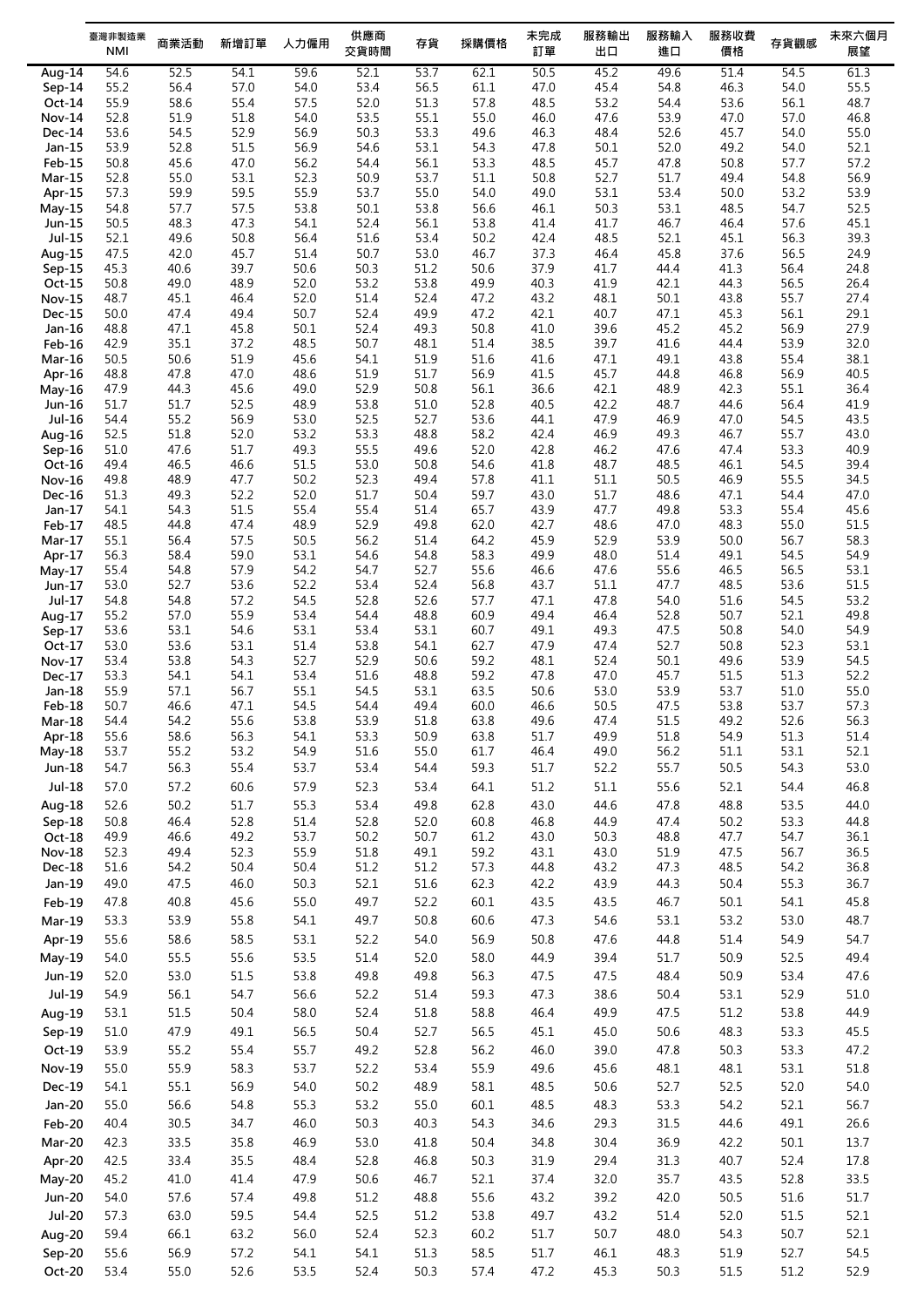|                                | 住宿餐飲         | 商業活動         | 新增訂單         | 人力僱用         | 供應商          | 存貨           | 採購價格         | 未完成          | 服務輸出          | 服務輸入         | 服務收費         | 存貨觀感         | 未來六個月        |
|--------------------------------|--------------|--------------|--------------|--------------|--------------|--------------|--------------|--------------|---------------|--------------|--------------|--------------|--------------|
|                                | <b>NMI</b>   |              |              |              | 交貨時間         |              |              | 訂單           | 出口            | 進口           | 價格           |              | 展望           |
| Aug- $14$                      | 50.0         | 35.7<br>39.3 | 42.9         | 71.4<br>50.0 | 50.0<br>50.0 | 57.1         | 71.4<br>75.0 | 35.7<br>46.4 | 100.0<br>50.0 | 57.1<br>46.4 | 42.9<br>57.1 | 57.1<br>46.4 | 78.6<br>57.1 |
| $Sep-14$<br>Oct-14             | 47.3<br>59.6 | 65.4         | 50.0<br>61.5 | 61.5         | 50.0         | 57.1<br>57.7 | 65.4         | 73.1         | 80.0          | 50.0         | 57.7         | 50.0         | 61.5         |
| <b>Nov-14</b>                  | 53.6         | 60.7         | 57.1         | 39.3         | 57.1         | 57.1         | 71.4         | 57.1         | 83.3          | 60.7         | 53.6         | 64.3         | 75.0         |
| <b>Dec-14</b>                  | 55.0         | 60.0         | 56.7         | 43.3         | 60.0         | 60.0         | 83.3         | 43.3         | 100.0         | 63.3         | 60.0         | 50.0         | 60.0         |
| Jan-15                         | 45.2         | 38.5         | 42.3         | 57.7         | 42.3         | 69.2         | 69.2         | 42.3         | 50.0          | 61.5         | 38.5         | 57.7         | 61.5         |
| Feb-15                         | 75.0         | 85.7         | 82.1         | 60.7         | 71.4         | 85.7         | 78.6         | 82.1         | 50.0          | 78.6         | 71.4         | 67.9         | 85.7         |
| <b>Mar-15</b>                  | 40.6         | 33.3         | 33.3         | 45.8         | 50.0         | 41.7         | 50.0         | 50.0         | 50.0          | 45.8         | 50.0         | 50.0         | 83.3         |
| Apr-15<br>$May-15$             | 46.9<br>62.5 | 45.8<br>69.2 | 41.7<br>73.1 | 45.8<br>50.0 | 54.2<br>57.7 | 54.2<br>53.8 | 62.5<br>61.5 | 41.7<br>65.4 | 100.0<br>50.0 | 45.8<br>53.8 | 54.2<br>46.2 | 50.0<br>50.0 | 62.5<br>61.5 |
| Jun-15                         | 62.5         | 70.8         | 62.5         | 62.5         | 54.2         | 54.2         | 66.7         | 50.0         | 50.0          | 50.0         | 37.5         | 45.8         | 66.7         |
| Jul-15                         | 61.3         | 70.0         | 65.0         | 60.0         | 50.0         | 55.0         | 60.0         | 60.0         | 100.0         | 60.0         | 40.0         | 45.0         | 60.0         |
| Aug-15                         | 55.4         | 50.0         | 50.0         | 60.7         | 60.7         | 60.7         | 64.3         | 57.1         | 50.0          | 53.6         | 50.0         | 46.4         | 50.0         |
| $Sep-15$                       | 42.0         | 35.7         | 39.3         | 50.0         | 42.9         | 46.4         | 64.3         | 50.0         | 100.0         | 42.9         | 39.3         | 50.0         | 32.1         |
| Oct-15                         | 66.3         | 73.1         | 69.2         | 65.4         | 57.7         | 65.4         | 80.8         | 57.7         | 60.0<br>100.0 | 50.0         | 61.5         | 57.7         | 38.5         |
| <b>Nov-15</b><br><b>Dec-15</b> | 58.7<br>61.6 | 61.5<br>67.9 | 65.4<br>67.9 | 53.8<br>57.1 | 53.8<br>53.6 | 53.8<br>57.1 | 57.7<br>75.0 | 61.5<br>57.1 | 66.7          | 53.8<br>53.6 | 53.8<br>50.0 | 50.0<br>57.1 | 42.3<br>32.1 |
| Jan-16                         | 53.6         | 60.7         | 50.0         | 46.4         | 57.1         | 67.9         | 71.4         | 60.7         | 75.0          | 67.9         | 50.0         | 57.1         | 39.3         |
| $Feb-16$                       | 64.4         | 61.5         | 69.2         | 65.4         | 61.5         | 69.2         | 84.6         | 69.2         | 66.7          | 57.7         | 69.2         | 61.5         | 26.9         |
| <b>Mar-16</b>                  | 32.7         | 26.9         | 26.9         | 26.9         | 50.0         | 38.5         | 53.8         | 34.6         | 16.7          | 34.6         | 46.2         | 46.2         | 30.8         |
| Apr-16                         | 43.3         | 40.0         | 36.7         | 46.7         | 50.0         | 43.3         | 53.3         | 40.0         | 66.7          | 40.0         | 63.3         | 56.7         | 40.0         |
| $May-16$                       | 56.3         | 53.6         | 57.1<br>46.2 | 60.7         | 53.6         | 46.4         | 53.6         | 35.7         | 66.7          | 39.3         | 39.3<br>42.3 | 50.0<br>53.8 | 32.1         |
| Jun-16<br>Jul-16               | 46.2<br>57.5 | 50.0<br>55.0 | 55.0         | 38.5<br>60.0 | 50.0<br>60.0 | 26.9<br>50.0 | 65.4<br>75.0 | 42.3<br>40.0 | 66.7<br>75.0  | 34.6<br>40.0 | 55.0         | 50.0         | 42.3<br>30.0 |
| Aug-16                         | 47.9         | 41.7         | 50.0         | 45.8         | 54.2         | 50.0         | 70.8         | 37.5         | 66.7          | 45.8         | 33.3         | 50.0         | 33.3         |
| $Sep-16$                       | 46.9         | 37.5         | 50.0         | 37.5         | 62.5         | 54.2         | 79.2         | 33.3         | 83.3          | 45.8         | 54.2         | 58.3         | 33.3         |
| Oct-16                         | 53.8         | 61.5         | 61.5         | 42.3         | 50.0         | 50.0         | 76.9         | 38.5         | 83.3          | 61.5         | 50.0         | 53.8         | 46.2         |
| <b>Nov-16</b>                  | 58.3         | 62.5         | 62.5         | 45.8         | 62.5         | 50.0         | 66.7         | 41.7         | 75.0          | 45.8         | 54.2         | 50.0         | 29.2         |
| Dec-16                         | 52.3         | 54.5         | 45.5         | 59.1         | 50.0         | 50.0         | 72.7         | 40.9         | 100.0         | 45.5         | 45.5         | 54.5         | 31.8         |
| Jan-17<br>Feb-17               | 64.6<br>22.7 | 62.5<br>9.1  | 66.7<br>13.6 | 70.8<br>40.9 | 58.3<br>27.3 | 83.3<br>18.2 | 83.3<br>63.6 | 41.7<br>13.6 | 33.3<br>50.0  | 66.7<br>31.8 | 75.0<br>31.8 | 70.8<br>59.1 | 29.2<br>36.4 |
| Mar-17                         | 39.4         | 26.9         | 38.5         | 46.2         | 46.2         | 23.1         | 73.1         | 30.8         | 33.3          | 38.5         | 46.2         | 46.2         | 30.8         |
| Apr-17                         | 44.3         | 40.9         | 40.9         | 50.0         | 45.5         | 50.0         | 68.2         | 36.4         | 66.7          | 50.0         | 36.4         | 54.5         | 31.8         |
| $May-17$                       | 46.9         | 50.0         | 41.7         | 50.0         | 45.8         | 50.0         | 66.7         | 33.3         | 75.0          | 58.3         | 33.3         | 58.3         | 37.5         |
| Jun-17                         | 52.3         | 50.0         | 46.9         | 56.3         | 56.3         | 50.0         | 75.0         | 34.4         | 83.3          | 40.6         | 43.8         | 53.1         | 43.8         |
| Jul-17<br>Aug-17               | 50.0<br>47.7 | 46.2<br>45.5 | 42.3<br>45.5 | 65.4<br>45.5 | 46.2<br>54.5 | 50.0<br>50.0 | 65.4<br>72.7 | 23.1<br>27.3 | 50.0<br>0.0   | 46.2<br>45.5 | 34.6<br>36.4 | 50.0<br>45.5 | 42.3<br>31.8 |
| $Sep-17$                       | 39.6         | 33.3         | 29.2         | 45.8         | 50.0         | 45.8         | 75.0         | 33.3         | 25.0          | 41.7         | 29.2         | 54.2         | 41.7         |
| $Oct-17$                       | 44.8         | 45.8         | 41.7         | 41.7         | 50.0         | 50.0         | 66.7         | 33.3         | 25.0          | 45.8         | 33.3         | 50.0         | 41.7         |
| Nov-17                         | 40.6         | 31.3         | 37.5         | 43.8         | 50.0         | 50.0         | 50.0         | 31.3         | 66.7          | 56.3         | 43.8         | 50.0         | 43.8         |
| Dec-17                         | 51.9         | 53.8         | 50.0         | 50.0         | 53.8         | 57.7         | 69.2         | 46.2         | 87.5          | 42.3         | 38.5         | 50.0         | 38.5         |
| $Jan-18$                       | 61.5         | 70.8         | 62.5         | 54.2         | 58.3         | 54.2         | 54.2         | 41.7         | 83.3          | 58.3         | 62.5         | 50.0         | 45.8         |
| Feb-18<br>Mar-18               | 76.0<br>38.5 | 88.5<br>29.2 | 76.9<br>29.2 | 69.2<br>45.8 | 69.2<br>50.0 | 73.1<br>50.0 | 69.2<br>75.0 | 57.7<br>41.7 | 100.0<br>50.0 | 69.2<br>50.0 | 73.1<br>29.2 | 61.5<br>58.3 | 42.3<br>45.8 |
| Apr-18                         | 37.5         | 41.7         | 29.2         | 37.5         | 41.7         | 45.8         | 45.8         | 33.3         | 66.7          | 33.3         | 54.2         | 58.3         | 33.3         |
| May-18                         | 58.9         | 57.1         | 64.3         | 64.3         | 50.0         | 64.3         | 57.1         | 39.3         | 50.0          | 53.6         | 53.6         | 60.7         | 46.4         |
| Jun-18                         | 48.8         | 45.0         | 50.0         | 50.0         | 50.0         | 65.0         | 65.0         | 20.0         | 50.0          | 50.0         | 50.0         | 50.0         | 35.0         |
| $Jul-18$                       | 51.7         | 46.7         | 46.7         | 63.3         | 50.0         | 46.7         | 80.0         | 33.3         | 66.7          | 60.0         | 46.7         | 53.3         | 30.0         |
| Aug-18                         | 55.0         | 56.7         | 53.3         | 53.3         | 56.7         | 53.3         | 73.3         | 33.3         | 50.0          | 60.0         | 33.3         | 50.0         | 43.3         |
| $Sep-18$                       | 43.8         | 40.0         | 35.0         | 45.0         | 55.0         | 55.0         | 75.0         | 20.0         | 50.0          | 45.0         | 25.0         | 45.0         | 30.0         |
| Oct-18                         | 47.7         | 50.0         | 40.9         | 45.5         | 54.5         | 59.1         | 68.2         | 36.4         | 0.0           | 59.1         | 40.9         | 54.5         | 27.3         |
| <b>Nov-18</b>                  | 43.8         | 40.0         | 35.0         | 50.0         | 50.0         | 45.0         | 60.0         | 25.0         | 0.0           | 55.0         | 45.0         | 55.0         | 25.0         |
| Dec-18                         | 60.4         | 62.5         | 66.7         | 54.2         | 58.3         | 62.5         | 62.5         | 45.8         | 0.0           | 58.3         | 54.2         | 54.2         | 41.7         |
| Jan-19                         | 62.5         | 72.7         | 68.2         | 59.1         | $50.0$       | 68.2         | 90.9         | 59.1         | 50.0          | 59.1         | 54.5         | 50.0         | $31.8\,$     |
| Feb-19                         | 55.2         | 54.2         | 58.3         | 54.2         | 54.2         | 62.5         | 75.0         | 58.3         | 33.3          | 54.2         | 70.8         | 54.2         | 45.8         |
| Mar-19                         | 36.6         | 28.6         | 32.1         | 32.1         | 53.6         | 50.0         | 53.6         | 39.3         | 0.0           | 53.6         | 46.4         | 53.6         | 50.0         |
| Apr-19                         | 41.7         | 33.3         | 33.3         | 50.0         | 50.0         | 50.0         | 54.2         | 41.7         | 0.0           | 41.7         | 54.2         | 58.3         | 45.8         |
| May-19                         | 51.0         | 54.2         | 50.0         | 45.8         | 54.2         | 50.0         | 70.8         | 33.3         | 25.0          | 58.3         | 62.5         | 50.0         | 45.8         |
| Jun-19                         | 51.0         | 58.3         | 50.0         | 50.0         | 45.8         | 45.8         | 70.8         | 45.8         | 0.0           | 45.8         | 54.2         | 45.8         | 45.8         |
| Jul-19                         | 55.0         | 55.0         | 55.0         | 60.0         | 50.0         | 45.0         | 75.0         | 35.0         | 0.0           | 45.0         | 55.0         | 55.0         | 50.0         |
| Aug-19                         | 49.1         | 42.9         | 42.9         | 53.6         | 57.1         | 42.9         | 71.4         | 35.7         | 33.3          | 50.0         | 46.4         | 50.0         | 46.4         |
| Sep-19                         | 51.3         | 50.0         | 45.0         | 65.0         | 45.0         | 55.0         | 80.0         | 40.0         | 25.0          | 60.0         | 40.0         | 45.0         | 40.0         |
| Oct-19                         | 53.4         | 54.5         | 54.5         | 54.5         | 50.0         | 63.6         | 68.2         | 36.4         | 33.3          | 59.1         | 59.1         | 50.0         | 54.5         |
| <b>Nov-19</b>                  | 51.0         | 54.2         | 41.7         | 58.3         | 50.0         | 58.3         | 58.3         | 41.7         | 25.0          | 50.0         | 54.2         | 54.2         | 66.7         |
| Dec-19                         | 42.0         | 31.8         | 36.4         | 50.0         | 50.0         | 54.5         | 59.1         | 45.5         | 40.0          | 45.5         | 40.9         | 59.1         | 45.5         |
| Jan-20                         | 75.0         | 81.3         | 87.5         | 62.5         | 68.8         | 87.5         | 81.3         | 56.3         | 50.0          | 81.3         | 81.3         | 62.5         | 37.5         |
| Feb-20                         | 16.1         | $0.0\,$      | $0.0\,$      | 21.4         | 42.9         | 21.4         | 42.9         | 7.1          | $0.0\,$       | $7.1\,$      | 14.3         | 35.7         | $0.0\,$      |
| Mar-20                         | 22.7         | 4.5          | 4.5          | 27.3         | 54.5         | 27.3         | 45.5         | 4.5          | 0.0           | 22.7         | 13.6         | 45.5         | 4.5          |
| Apr-20                         | 20.5         | 9.1          | 13.6         | 9.1          | 50.0         | 40.9         | 50.0         | 9.1          | 33.3          | 18.2         | 9.1          | 50.0         | 4.5          |
| <b>May-20</b>                  | 59.7         | 77.8         | 66.7         | 44.4         | 50.0         | 38.9         | 72.2         | 27.8         | 0.0           | 44.4         | 38.9         | 50.0         | 27.8         |
| <b>Jun-20</b>                  | 68.8         | 85.0         | 90.0         | 55.0         | 45.0         | 70.0         | 85.0         | 60.0         | 100.0         | 55.0         | 60.0         | 55.0         | 70.0         |
| <b>Jul-20</b>                  | 76.3         | 85.0         | 85.0         | 75.0         | 60.0         | 60.0         | 65.0         | 55.0         | 16.7          | 45.0         | 60.0         | 40.0         | 55.0         |
| Aug-20                         | 73.6         | 83.3         | 77.8         | 72.2         | 61.1         | 61.1         | 55.6         | 61.1         | 100.0         | 61.1         | 61.1         | 50.0         | 50.0         |
| Sep-20                         | 38.6         | 31.8         | 40.9         | 36.4         | 45.5         | 59.1         | 45.5         | 63.6         | 100.0         | 54.5         | 36.4         | 59.1         | 36.4         |
| Oct-20                         | 42.9         | 46.4         | 39.3         | 42.9         | 42.9         | 50.0         | 64.3         | 46.4         | 16.7          | 53.6         | 53.6         | 53.6         | 39.3         |
|                                |              |              |              |              |              |              |              |              |               |              |              |              |              |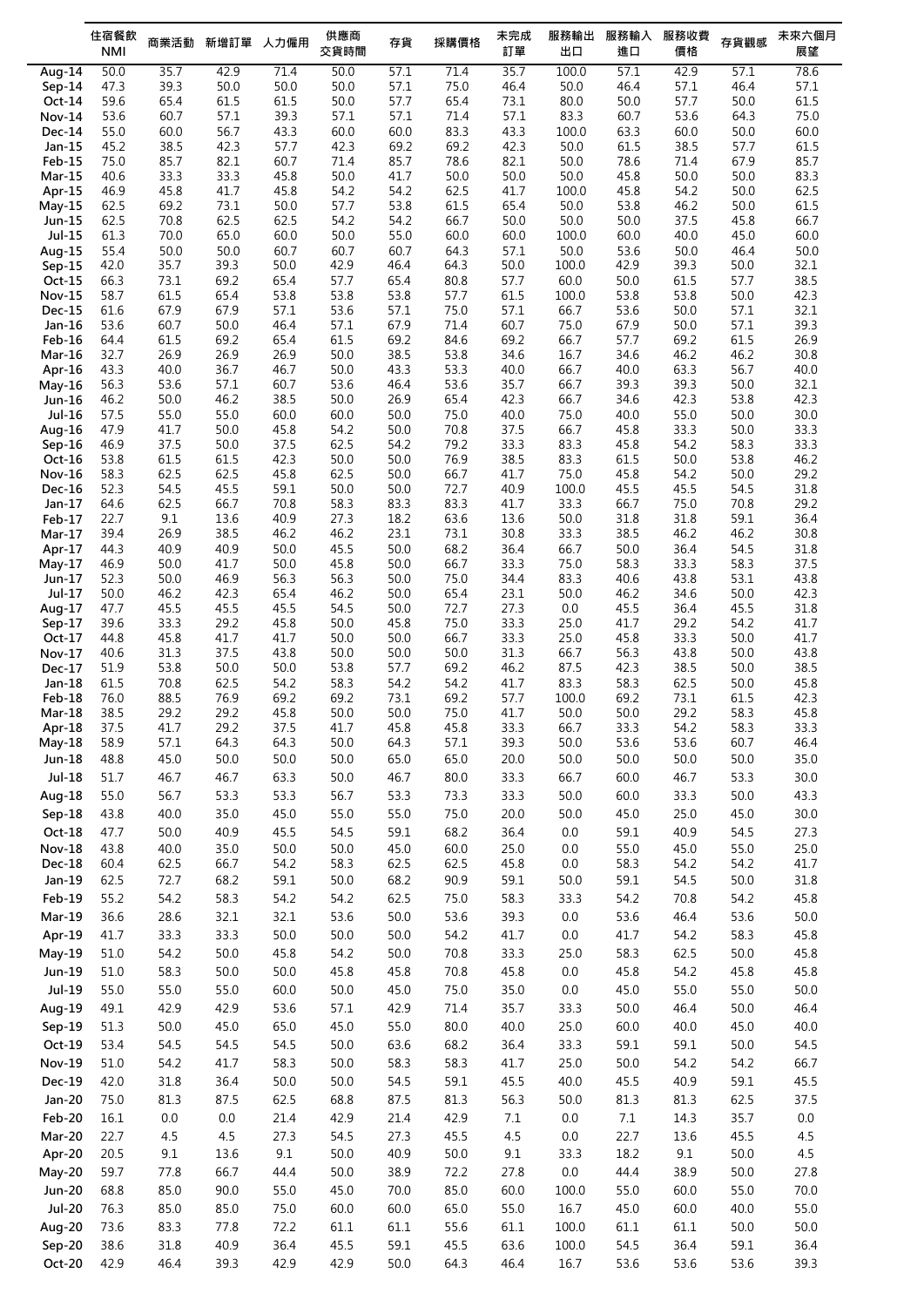|                    | 營造暨                |              |              |              | 供應商          |              |              | 未完成          | 服務輸出         | 服務輸入         | 服務收費         |              | 未來六個月        |
|--------------------|--------------------|--------------|--------------|--------------|--------------|--------------|--------------|--------------|--------------|--------------|--------------|--------------|--------------|
|                    | 不動產                | 商業活動         | 新增訂單         | 人力僱用         | 交貨時間         | 存貨           | 採購價格         | 訂單           | 出口           | 進口           | 價格           | 存貨觀感         | 展望           |
| Aug-14             | <b>NMI</b><br>55.0 | 50.0         | 47.5         | 60.0         | 62.5         | 62.5         | 55.0         | 42.5         | 16.7         | 54.2         | 52.5         | 50.0         | 50.0         |
| Sep-14             | 53.8               | 48.3         | 55.0         | 51.7         | 60.0         | 51.7         | 61.7         | 43.3         | 50.0         | 57.9         | 58.3         | 46.7         | 36.7         |
| Oct-14             | 58.3               | 64.8         | 53.7         | 63.0         | 51.9         | 51.9         | 53.7         | 40.7         | 50.0         | 52.5         | 61.1         | 53.7         | 40.7         |
| Nov-14             | 56.5               | 57.4         | 53.7         | 55.6         | 59.3         | 57.4         | 44.4         | 46.3         | 42.9         | 57.9         | 50.0         | 57.4         | 44.4         |
| Dec-14             | 51.0               | 54.0         | 46.0         | 58.0         | 46.0         | 50.0         | 34.0         | 40.0         | 57.1         | 52.6         | 40.0         | 50.0         | 40.0         |
| Jan-15             | 49.2               | 48.3         | 51.7         | 46.7         | 50.0         | 48.3         | 48.3         | 45.0         | 42.9         | 50.0         | 50.0         | 50.0         | 38.3         |
| <b>Feb-15</b>      | 50.4               | 48.3         | 46.7         | 56.7         | 50.0         | 50.0         | 41.7         | 45.0         | 50.0         | 55.0         | 46.7         | 53.3         | 40.0         |
| $Mar-15$           | 53.4               | 58.6         | 53.4         | 51.7         | 50.0         | 58.6         | 37.9         | 50.0         | 43.8         | 47.5         | 51.7         | 56.9         | 31.0         |
| Apr-15             | 56.3               | 56.7         | 51.7         | 61.7         | 55.0         | 50.0         | 43.3         | 45.0         | 35.0         | 58.7         | 51.7         | 53.3         | 35.0         |
| $May-15$<br>Jun-15 | 48.6<br>44.5       | 48.6<br>39.7 | 50.0<br>36.8 | 54.3<br>52.9 | 41.4<br>48.5 | 45.7<br>52.9 | 45.7<br>45.6 | 38.6<br>33.8 | 50.0<br>37.5 | 42.9<br>50.0 | 40.0<br>42.6 | 51.4<br>60.3 | 25.7<br>33.8 |
| $Jul-15$           | 46.5               | 45.8         | 45.8         | 48.6         | 45.8         | 44.4         | 33.3         | 38.9         | 41.7         | 50.0         | 34.7         | 52.8         | 25.0         |
| Aug-15             | 38.9               | 27.1         | 34.3         | 40.0         | 54.3         | 48.6         | 31.4         | 30.0         | 37.5         | 34.8         | 27.1         | 60.0         | 20.0         |
| $Sep-15$           | 41.1               | 32.9         | 27.6         | 50.0         | 53.9         | 56.6         | 35.5         | 28.9         | 41.7         | 47.8         | 35.5         | 56.6         | 11.8         |
| Oct-15             | 51.5               | 47.1         | 50.0         | 50.0         | 58.8         | 54.4         | 27.9         | 38.2         | 41.7         | 32.5         | 41.2         | 55.9         | 17.6         |
| <b>Nov-15</b>      | 44.5               | 36.8         | 41.2         | 45.6         | 54.4         | 52.9         | 32.4         | 39.7         | 50.0         | 38.6         | 36.8         | 57.4         | 13.2         |
| Dec-15             | 50.0               | 45.6         | 47.1         | 50.0         | 57.4         | 51.5         | 35.3         | 35.3         | 33.3         | 45.0         | 38.2         | 54.4         | 22.1         |
| Jan-16             | 46.5               | 38.9         | 37.5         | 45.8         | 63.9         | 55.6         | 37.5         | 33.3         | 35.7         | 32.6         | 36.1         | 56.9         | 18.1         |
| Feb-16             | 37.2               | 30.3         | 31.6         | 40.8         | 46.1         | 44.7         | 42.1         | 31.6         | 41.7         | 34.8         | 38.2         | 51.3         | 19.7         |
| Mar-16             | 48.6               | 37.5         | 45.8         | 45.8         | 65.3         | 61.1         | 52.8         | 29.2         | 40.0         | 47.7         | 38.9         | 58.3         | 23.6         |
| Apr-16             | 46.8<br>43.6       | 44.3<br>41.4 | 42.9<br>31.4 | 42.9<br>42.9 | 57.1<br>58.6 | 51.4<br>47.1 | 65.7<br>51.4 | 35.7<br>24.3 | 30.0<br>41.7 | 37.5<br>42.9 | 41.4<br>40.0 | 58.6<br>52.9 | 30.0<br>21.4 |
| May-16<br>Jun-16   | 44.4               | 38.7         | 40.3         | 43.5         | 54.8         | 58.1         | 43.5         | 35.5         | 41.7         | 38.2         | 37.1         | 56.5         | 27.4         |
| Jul-16             | 51.6               | 50.0         | 54.8         | 45.2         | 56.5         | 51.6         | 45.2         | 37.1         | 41.7         | 44.7         | 38.7         | 58.1         | 27.4         |
| Aug-16             | 50.4               | 46.7         | 48.3         | 48.3         | 58.3         | 46.7         | 51.7         | 38.3         | 35.7         | 41.7         | 45.0         | 63.3         | 23.3         |
| Sep-16             | 53.6               | 46.8         | 50.0         | 48.4         | 69.4         | 45.2         | 41.9         | 37.1         | 50.0         | 42.5         | 41.9         | 59.7         | 25.8         |
| Oct-16             | 48.0               | 40.3         | 37.1         | 48.4         | 66.1         | 51.6         | 43.5         | 43.5         | 50.0         | 41.7         | 43.5         | 56.5         | 21.0         |
| <b>Nov-16</b>      | 49.2               | 43.8         | 40.6         | 51.6         | 60.9         | 54.7         | 65.6         | 31.3         | 27.8         | 45.0         | 46.9         | 60.9         | 14.1         |
| Dec-16             | 49.2               | 45.0         | 43.3         | 53.3         | 55.0         | 55.0         | 68.3         | 33.3         | 40.0         | 41.7         | 41.7         | 55.0         | 33.3         |
| Jan-17             | 53.0               | 47.0         | 45.5         | 56.1         | 63.6         | 50.0         | 77.3         | 37.9         | 60.0         | 50.0         | 50.0         | 59.1         | 39.4         |
| Feb-17             | 49.6               | 44.1         | 47.1         | 50.0         | 57.4         | 47.1         | 66.2         | 36.8         | 50.0         | 44.7         | 50.0         | 55.9         | 47.1         |
| $Mar-17$           | 52.6               | 53.4         | 48.3         | 51.7         | 56.9         | 51.7         | 70.7         | 34.5         | 50.0         | 50.0         | 37.9         | 65.5         | 58.6         |
| Apr-17             | 55.1<br>49.6       | 51.6<br>38.6 | 51.6<br>47.1 | 51.6<br>51.4 | 65.6<br>61.4 | 54.7<br>50.0 | 50.0<br>42.9 | 42.2<br>44.3 | 30.0<br>50.0 | 52.9<br>50.0 | 42.2<br>32.9 | 60.9<br>57.1 | 42.2<br>45.7 |
| $May-17$<br>Jun-17 | 53.4               | 50.0         | 53.0         | 53.0         | 57.6         | 50.0         | 50.0         | 40.9         | 31.3         | 45.0         | 40.9         | 53.0         | 45.5         |
| Jul-17             | 51.1               | 51.5         | 51.5         | 50.0         | 51.5         | 54.5         | 56.1         | 40.9         | 35.7         | 40.5         | 50.0         | 57.6         | 45.5         |
| Aug-17             | 49.6               | 45.3         | 45.3         | 51.6         | 56.3         | 43.8         | 75.0         | 37.5         | 50.0         | 50.0         | 46.9         | 48.4         | 43.8         |
| Sep-17             | 50.5               | 44.4         | 50.0         | 48.1         | 59.3         | 53.7         | 66.7         | 37.0         | 50.0         | 40.0         | 51.9         | 57.4         | 55.6         |
| Oct-17             | 46.9               | 42.2         | 45.3         | 46.9         | 53.1         | 50.0         | 60.9         | 35.9         | 35.7         | 39.5         | 53.1         | 51.6         | 45.3         |
| <b>Nov-17</b>      | 50.4               | 50.0         | 51.6         | 50.0         | 50.0         | 54.8         | 64.5         | 41.9         | 50.0         | 41.7         | 51.6         | 56.5         | 50.0         |
| Dec-17             | 52.9               | 53.3         | 53.3         | 53.3         | 51.7         | 46.7         | 63.3         | 40.0         | 50.0         | 46.9         | 48.3         | 50.0         | 46.7         |
| Jan-18             | 52.0               | 50.0         | 48.4         | 53.2         | 56.5         | 50.0         | 66.1         | 37.1         | 40.0         | 41.7         | 51.6         | 45.2         | 51.6         |
| Feb-18             | 46.3               | 43.3         | 38.3         | 46.7         | 56.7         | 45.0         | 58.3         | 35.0         | 40.0         | 38.9         | 51.7         | 51.7         | 56.7         |
| $Mar-18$           | 52.6               | 51.7         | 53.4         | 53.4         | 51.7         | 41.4         | 70.7         | 48.3         | 41.7         | 43.8         | 53.4         | 50.0         | 58.6         |
| Apr-18<br>May-18   | 52.1<br>50.4       | 51.7<br>51.8 | 55.0<br>46.4 | 55.0<br>53.6 | 46.7<br>50.0 | 45.0<br>51.8 | 71.7<br>64.3 | 46.7<br>37.5 | 42.9<br>37.5 | 45.0<br>53.1 | 53.3<br>55.4 | 43.3<br>48.2 | 46.7<br>48.2 |
| Jun-18             | 47.5               | 45.0         | 46.7         | 48.3         | 50.0         | 46.7         | 60.0         | 48.3         | 42.9         | 47.2         | 51.7         | 53.3         | 48.3         |
| Jul-18             | 54.8               | 53.2         | 58.1         | 53.2         | 54.8         | 45.2         | 69.4         | 45.2         | 58.3         | 47.4         | 53.2         | 53.2         | 38.7         |
| Aug-18             | 50.0               | 45.5         | 50.0         | 50.0         | 54.5         | 43.9         | 60.6         | 37.9         | 50.0         | 36.8         | 50.0         | 56.1         | 39.4         |
| Sep-18             | 52.8               | 46.8         | 56.5         | 50.0         | 58.1         | 51.6         | 62.9         | 41.9         | 35.7         | 36.8         | 58.1         | 51.6         | 53.2         |
| Oct-18             | 51.2               | 48.4         | 54.8         | 53.2         | 48.4         | 48.4         | 59.7         | 50.0         | 57.1         | 41.7         | 46.8         | 51.6         | 43.5         |
| <b>Nov-18</b>      | 58.8               | 60.0         | 61.7         | 58.3         | 55.0         | 48.3         | 53.3         | 46.7         | 37.5         | 44.7         | 48.3         | 55.0         | 50.0         |
| Dec-18             | 51.4               | 50.0         | 55.8         | 50.0         | 50.0         | 46.2         | 53.8         | 44.2         | 66.7         | 46.7         | 53.8         | 55.8         | 48.1         |
| Jan-19             | 45.7               | 32.8         | 44.8         | 48.3         | 56.9         | 50.0         | 65.5         | 34.5         | 41.7         | 31.3         | 53.4         | 58.6         | 37.9         |
| Feb-19             | 49.6               | 37.9         | 48.3         | 58.6         | 53.4         | 48.3         | 69.0         | 37.9         | 50.0         | 47.1         | 53.4         | 53.4         | 48.3         |
| $Mar-19$           | 64.2               | 72.4         | 70.7         | 58.6         | 55.2         | 46.6         | 72.4         | 55.2         | 50.0         | 46.9         | 56.9         | 50.0         | 51.7         |
| Apr-19             | 59.8               | 65.6         | 65.6         | 56.3         | 51.6         | 50.0         | 65.6         | 51.6         | 41.7         | 47.2         | 54.7         | 53.1         | 60.9         |
|                    |                    |              |              |              |              |              |              |              |              |              |              |              |              |
| May-19             | 61.2               | 62.1         | 63.8         | 62.1         | 56.9         | 48.3         | 51.7         | 55.2         | 25.0         | 50.0         | 58.6         | 50.0         | 62.1         |
| Jun-19             | 55.8               | 51.9         | 53.8         | 63.5         | 53.8         | 50.0         | 51.9         | 46.2         | 50.0         | 56.3         | 51.9         | 51.9         | 59.6         |
| Jul-19             | 51.3               | 46.6         | 44.8         | 62.1         | 51.7         | 51.7         | 65.5         | 46.6         | 41.7         | 44.1         | 58.6         | 48.3         | 56.9         |
| Aug-19             | 56.0               | 51.7         | 50.0         | 65.5         | 56.9         | 48.3         | 60.3         | 48.3         | 50.0         | 53.3         | 60.3         | 50.0         | 56.9         |
| Sep-19             | 54.0               | 50.0         | 51.8         | 62.5         | 51.8         | 51.8         | 58.9         | 48.2         | 58.3         | 56.3         | 53.6         | 51.8         | 62.5         |
| Oct-19             | 56.9               | 63.0         | 61.1         | 61.1         | 42.6         | 48.1         | 55.6         | 55.6         | 40.0         | 46.4         | 57.4         | 46.3         | 57.4         |
| <b>Nov-19</b>      | 57.3               | 60.3         | 63.8         | 56.9         | 48.3         | 56.9         | 62.1         | 46.6         | 40.0         | 43.3         | 53.4         | 51.7         | 62.1         |
| Dec-19             | 55.5               | 56.0         | 56.0         | 58.0         | 52.0         | 50.0         | 70.0         | 46.0         | 41.7         | 50.0         | 62.0         | 52.0         | 62.0         |
|                    | 55.8               |              |              |              |              |              |              |              |              |              |              | 51.9         | 63.5         |
| Jan-20             |                    | 61.5         | 53.8         | 55.8         | 51.9         | 50.0         | 67.3         | 50.0         | 40.0         | 43.3         | 59.6         |              |              |
| Feb-20             | 50.9               | 44.6         | 44.6         | 51.8         | 62.5         | 46.4         | 58.9         | 39.3         | 41.7         | 37.5         | 50.0         | 51.8         | 44.6         |
| Mar-20             | 51.7               | 41.4         | 46.6         | 56.9         | 62.1         | 41.4         | 51.7         | 37.9         | 62.5         | 39.3         | 48.3         | 46.6         | 15.5         |
| Apr-20             | 47.3               | 34.4         | 34.4         | 54.7         | 65.6         | 53.1         | 54.7         | 31.3         | 33.3         | 29.4         | 48.4         | 50.0         | 18.8         |
| May-20             | 48.5               | 43.9         | 43.9         | 56.1         | 50.0         | 50.0         | 53.0         | 45.5         | 37.5         | 37.5         | 51.6         | 54.5         | 36.4         |
| <b>Jun-20</b>      | 58.8               | 63.3         | 60.0         | 58.3         | 53.3         | 50.0         | 68.3         | 48.3         | 25.0         | 43.8         | 67.2         | 53.3         | 53.3         |
| <b>Jul-20</b>      | 58.0               | 57.1         | 55.4         | 62.5         | 57.1         | 53.6         | 67.9         | 57.1         | 50.0         | 46.4         | 55.6         | 53.6         | 58.9         |
| Aug-20             | 58.5               | 62.5         | 58.9         | 64.3         | 48.2         | 46.4         | 73.2         | 53.6         | 50.0         | 50.0         | 61.1         | 50.0         | 62.5         |
| Sep-20             | 64.1               | 65.6         | 64.1         | 67.2         | 59.4         | 43.8         | 76.6         | 57.8         | 50.0         | 50.0         | 66.1         | 48.4         | 71.9         |
| Oct-20             | 56.8               | 60.6         | 60.6         | 56.1         | 50.0         | 47.0         | 65.2         | 45.5         | 35.7         | 53.1         | 57.8         | 50.0         | 66.7         |
|                    |                    |              |              |              |              |              |              |              |              |              |              |              |              |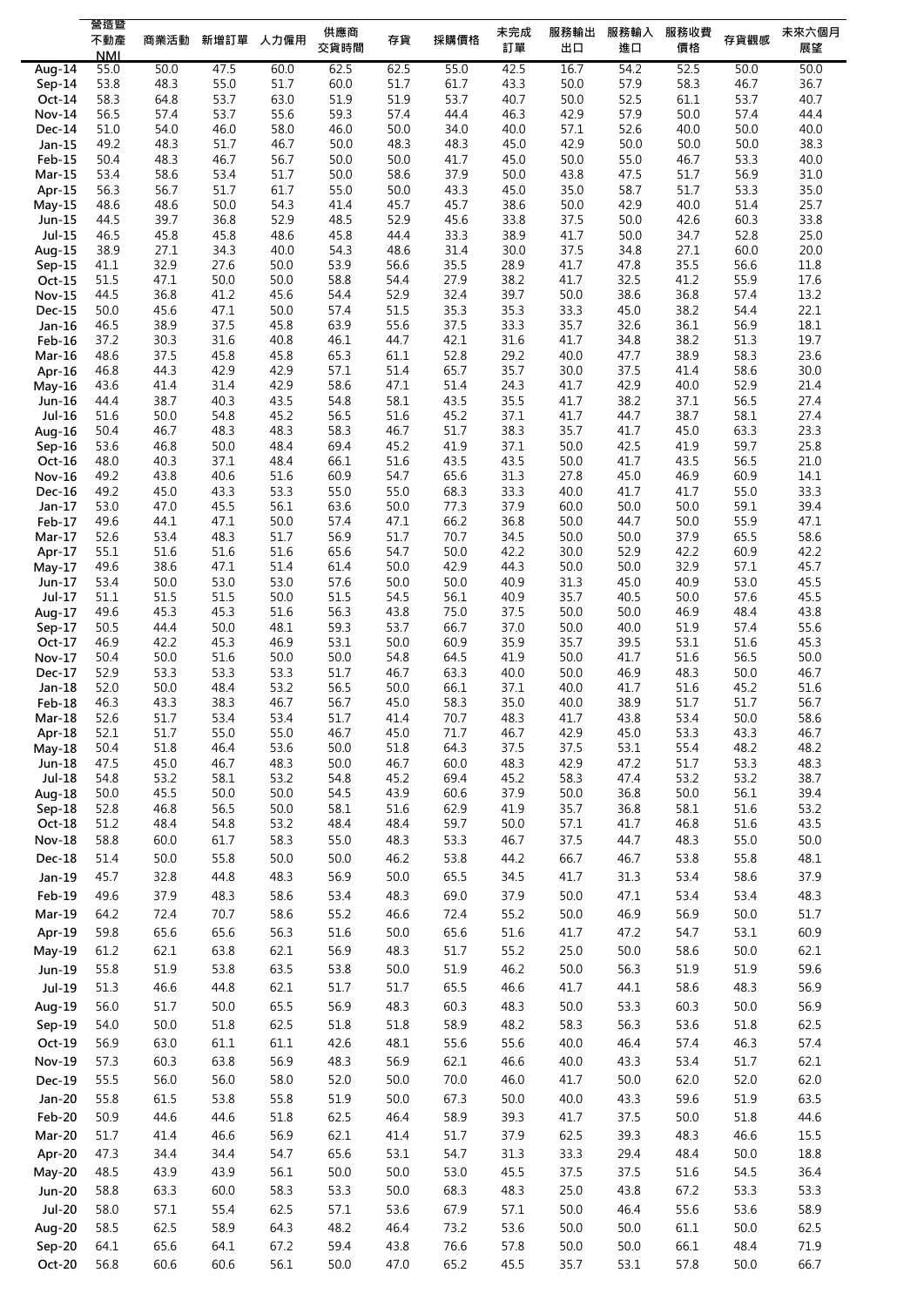|                         | 教育暨專業科<br>學技術服務 | 商業活動         | 新增訂單 人力僱用    |              | 供應商<br>交貨時間  | 存貨           | 採購價格         | 未完成<br>訂單    | 服務輸出<br>出口   | 服務輸入<br>進口   | 服務收費<br>價格   | 存貨觀感         | 未來六個月<br>展望  |
|-------------------------|-----------------|--------------|--------------|--------------|--------------|--------------|--------------|--------------|--------------|--------------|--------------|--------------|--------------|
|                         | <b>NMI</b>      |              |              |              |              |              |              |              |              |              |              |              |              |
| Aug-14                  | 53.5<br>59.8    | 52.0<br>58.7 | 56.0<br>65.2 | 54.0<br>63.0 | 52.0<br>52.2 | 52.0<br>50.0 | 64.0<br>58.7 | 46.0<br>50.0 | 50.0<br>43.8 | 55.6<br>56.3 | 50.0<br>56.8 | 48.0<br>50.0 | 68.0<br>67.4 |
| $Sep-14$<br>Oct-14      | 55.5            | 54.0         | 60.0         | 56.0         | 52.0         | 50.0         | 60.0         | 36.0         | 45.0         | 65.0         | 52.2         | 52.0         | 56.0         |
| <b>Nov-14</b>           | 64.6            | 72.9         | 77.1         | 56.3         | 52.1         | 56.3         | 62.5         | 50.0         | 50.0         | 65.0         | 56.3         | 50.0         | 52.1         |
| $Dec-14$                | 62.0            | 61.5         | 73.1         | 59.6         | 53.8         | 53.8         | 53.8         | 51.9         | 56.3         | 56.3         | 47.9         | 53.8         | 67.3         |
| Jan-15                  | 54.2            | 53.3         | 53.3         | 55.0         | 55.0         | 48.3         | 60.0         | 45.0         | 50.0         | 56.3         | 44.8         | 51.7         | 55.0         |
| Feb-15                  | 46.8            | 42.6         | 50.0         | 50.0         | 44.4         | 42.6         | 55.6         | 48.1         | 42.9         | 50.0         | 47.9         | 51.9         | 55.6         |
| Mar-15                  | 60.8            | 69.0         | 63.8         | 55.2         | 55.2         | 56.9         | 62.1         | 51.7         | 66.7         | 62.5         | 50.0         | 50.0         | 62.1         |
| Apr-15                  | 57.9            | 55.0         | 60.0         | 58.3         | 58.3         | 48.3         | 65.0         | 38.3         | 43.8         | 38.9         | 44.4         | 48.3         | 50.0         |
| May-15                  | 59.3            | 61.3         | 61.3         | 61.3         | 53.2         | 51.6         | 61.3         | 45.2         | 45.0         | 60.0         | 43.8         | 50.0         | 56.5         |
| Jun-15                  | 54.9            | 58.9         | 51.8         | 57.1         | 51.8         | 51.8         | 55.4         | 44.6         | 50.0         | 38.9         | 51.9         | 48.2         | 51.8         |
| $Jul-15$                | 58.8            | 58.3         | 61.7         | 56.7         | 58.3         | 55.0         | 60.0         | 46.7         | 50.0         | 50.0         | 51.9         | 48.3         | 43.3         |
| Aug-15                  | 50.9            | 42.9         | 55.4         | 53.6         | 51.8         | 48.2         | 55.4         | 44.6         | 50.0         | 44.4         | 46.2         | 48.2         | 32.1         |
| $Sep-15$                | 49.5            | 42.6         | 53.7         | 53.7         | 48.1         | 44.4         | 59.3         | 35.2         | 43.8         | 50.0         | 45.7         | 50.0         | 31.5<br>33.3 |
| Oct-15<br><b>Nov-15</b> | 52.8<br>51.3    | 51.9<br>44.6 | 51.9<br>53.6 | 55.6<br>55.4 | 51.9<br>51.8 | 51.9<br>48.2 | 55.6<br>55.4 | 48.1<br>46.4 | 43.8<br>43.8 | 44.4<br>55.0 | 45.2<br>45.8 | 50.0<br>42.9 | 39.3         |
| <b>Dec-15</b>           | 52.1            | 51.7         | 51.7         | 53.3         | 51.7         | 45.0         | 58.3         | 50.0         | 42.9         | 50.0         | 51.9         | 45.0         | 38.3         |
| Jan-16                  | 52.7            | 53.6         | 50.0         | 55.4         | 51.8         | 55.4         | 57.1         | 42.9         | 42.9         | 50.0         | 51.9         | 46.4         | 37.5         |
| Feb-16                  | 47.6            | 38.5         | 53.8         | 48.1         | 50.0         | 46.2         | 57.7         | 44.2         | 42.9         | 42.9         | 47.7         | 42.3         | 38.5         |
| <b>Mar-16</b>           | 54.0            | 53.2         | 56.5         | 50.0         | 56.5         | 50.0         | 51.6         | 48.4         | 50.0         | 44.4         | 40.7         | 45.2         | 45.2         |
| Apr-16                  | 56.3            | 60.7         | 58.9         | 53.6         | 51.8         | 55.4         | 57.1         | 53.6         | 57.1         | 50.0         | 51.9         | 46.4         | 46.4         |
| May-16                  | 54.0            | 58.9         | 57.1         | 48.2         | 51.8         | 53.6         | 66.1         | 51.8         | 50.0         | 62.5         | 44.6         | 51.8         | 53.6         |
| Jun-16                  | 56.7            | 62.5         | 58.9         | 48.2         | 57.1         | 50.0         | 58.9         | 44.6         | 43.8         | 43.8         | 51.9         | 53.6         | 44.6         |
| Jul-16                  | 52.1            | 53.3         | 51.7         | 50.0         | 53.3         | 51.7         | 56.7         | 45.0         | 56.3         | 50.0         | 52.0         | 48.3         | 41.7         |
| Aug-16                  | 50.9            | 48.3         | 50.0         | 50.0         | 55.2         | 46.6         | 60.3         | 41.4         | 61.1         | 44.4         | 50.0         | 46.6         | 50.0         |
| $Sep-16$                | 55.1            | 50.0         | 55.6         | 55.6         | 59.3         | 51.9         | 57.4         | 48.1         | 50.0         | 56.3         | 52.1         | 51.9         | 50.0         |
| Oct-16                  | 54.5            | 53.6         | 57.1         | 55.4         | 51.8         | 51.8         | 58.9         | 42.9         | 50.0         | 50.0         | 48.1         | 50.0         | 42.9         |
| <b>Nov-16</b><br>Dec-16 | 47.9<br>53.8    | 45.0<br>55.0 | 50.0<br>58.3 | 51.7<br>50.0 | 45.0<br>51.7 | 43.3<br>55.0 | 50.0<br>58.3 | 43.3<br>48.3 | 56.3<br>66.7 | 56.3<br>55.0 | 42.9<br>48.0 | 43.3<br>48.3 | 41.7<br>50.0 |
| Jan-17                  | 56.0            | 63.8         | 60.3         | 53.4         | 46.6         | 53.4         | 62.1         | 55.2         | 50.0         | 55.6         | 42.6         | 50.0         | 58.6         |
| Feb-17                  | 57.5            | 55.0         | 61.7         | 58.3         | 55.0         | 56.7         | 58.3         | 53.3         | 50.0         | 38.9         | 44.6         | 50.0         | 61.7         |
| Mar-17                  | 62.1            | 62.1         | 63.8         | 62.1         | 60.3         | 56.9         | 69.0         | 46.6         | 57.1         | 61.1         | 50.0         | 51.7         | 55.2         |
| Apr-17                  | 56.7            | 57.1         | 64.3         | 51.8         | 53.6         | 55.4         | 62.5         | 48.2         | 41.7         | 50.0         | 56.5         | 48.2         | 58.9         |
| May-17                  | 57.8            | 58.6         | 63.8         | 53.4         | 55.2         | 53.4         | 56.9         | 51.7         | 57.1         | 56.3         | 52.0         | 58.6         | 60.3         |
| Jun-17                  | 51.9            | 46.2         | 55.8         | 50.0         | 55.8         | 50.0         | 57.7         | 50.0         | 50.0         | 41.7         | 52.0         | 50.0         | 53.8         |
| Jul-17                  | 55.2            | 53.4         | 60.3         | 53.4         | 53.4         | 48.3         | 62.1         | 48.3         | 50.0         | 50.0         | 53.7         | 50.0         | 56.9         |
| Aug-17                  | 57.3            | 59.7         | 58.1         | 54.8         | 56.5         | 50.0         | 58.1         | 61.3         | 57.1         | 56.3         | 53.6         | 48.4         | 58.1         |
| $Sep-17$<br>Oct-17      | 59.7            | 59.3         | 63.0         | 57.4         | 59.3         | 53.7<br>55.4 | 57.4<br>67.9 | 57.4         | 50.0         | 42.9<br>56.3 | 53.8         | 48.1<br>44.6 | 61.1<br>58.9 |
| <b>Nov-17</b>           | 60.3<br>57.9    | 66.1<br>53.7 | 66.1<br>66.7 | 53.6<br>57.4 | 55.4<br>53.7 | 55.6         | 59.3         | 55.4<br>51.9 | 50.0<br>50.0 | 50.0         | 51.9<br>54.2 | 50.0         | 55.6         |
| Dec-17                  | 56.9            | 57.4         | 64.8         | 55.6         | 50.0         | 57.4         | 59.3         | 50.0         | 60.0         | 50.0         | 58.0         | 51.9         | 57.4         |
| Jan-18                  | 60.9            | 56.3         | 70.8         | 60.4         | 56.3         | 54.2         | 64.6         | 60.4         | 70.0         | 66.7         | 57.1         | 47.9         | 62.5         |
| Feb-18                  | 49.0            | 42.3         | 48.1         | 51.9         | 53.8         | 50.0         | 55.8         | 50.0         | 42.9         | 35.7         | 41.3         | 50.0         | 65.4         |
| $Mar-18$                | 59.0            | 58.0         | 64.0         | 58.0         | 56.0         | 52.0         | 58.0         | 48.0         | 58.3         | 50.0         | 54.5         | 48.0         | 60.0         |
| Apr-18                  | 62.9            | 66.1         | 71.4         | 58.9         | 55.4         | 53.6         | 62.5         | 60.7         | 57.1         | 61.1         | 57.7         | 50.0         | 58.9         |
| <b>May-18</b>           | 56.7            | 57.1         | 60.7         | 55.4         | 53.6         | 48.2         | 64.3         | 55.4         | 64.3         | 61.1         | 50.0         | 46.4         | 64.3         |
|                         |                 |              |              |              |              |              |              |              |              |              |              |              | 63.0         |
| Jun-18                  | 57.9            | 57.4         | 61.1         | 55.6         | 57.4         | 48.1         | 55.6         | 53.7         | 66.7         | 50.0         | 50.0         | 48.1         |              |
| $Jul-18$                | 62.1            | 65.5         | 63.8         | 62.1         | 56.9         | 53.4         | 69.0         | 51.7         | 50.0         | 55.0         | 51.9         | 51.7         | 51.7         |
| Aug-18                  | 54.8            | 46.2         | 57.7         | 59.6         | 55.8         | 48.1         | 69.2         | 48.1         | 61.1         | 54.5         | 50.0         | 51.9         | 50.0         |
| Sep-18                  | 52.8            | 44.4         | 55.6         | 57.4         | 53.7         | 46.3         | 53.7         | 46.3         | 57.1         | 54.5         | 52.1         | 48.1         | 48.1         |
| Oct-18                  | 51.6            | 46.8         | 50.0         | 58.1         | 51.6         | 51.6         | 58.1         | 46.8         | $50.0$       | 50.0         | 50.0         | 50.0         | 35.5         |
| <b>Nov-18</b>           | 59.8            | 51.8         | 64.3         | 64.3         | 58.9         | 48.2         | 66.1         | 50.0         | 55.6         | 54.2         | 58.0         | 51.8         | 35.7         |
| <b>Dec-18</b>           | 58.1            | 64.5         | 64.5         | 51.6         | 51.6         | 46.8         | 58.1         | 59.7         | 45.5         | 53.6         | 48.2         | 46.8         | 40.3         |
| Jan-19                  | 57.4            | 60.9         | 62.5         | 53.1         | 53.1         | 51.6         | 62.5         | 50.0         | 55.6         | 59.1         | 53.6         | 48.4         | 39.1         |
| Feb-19                  | 52.3            | 45.3         | 57.8         | 56.3         | 50.0         | 50.0         | 65.6         | 48.4         | 38.9         | 40.9         | 44.4         | 46.9         | 54.7         |
| Mar-19                  | 60.6            | 62.1         | 65.2         | 60.6         | 54.5         | 50.0         | 62.1         | 53.0         | 59.1         | 57.7         | 55.2         | 47.0         | 59.1         |
| Apr-19                  | 60.0            | 63.3         | 66.7         | 58.3         | 51.7         | 55.0         | 60.0         | 63.3         | 55.6         | 54.5         | 51.7         | 46.7         | 63.3         |
|                         |                 |              |              |              |              |              |              |              |              |              |              |              |              |
| May-19                  | 58.2            | 62.1         | 62.1         | 58.6         | 50.0         | 51.7         | 62.1         | 55.2         | 55.0         | 54.2         | 53.8         | 44.8         | 55.2         |
| Jun-19                  | 55.1            | 53.7         | 59.3         | 55.6         | 51.9         | 48.1         | 53.7         | 55.6         | 50.0         | 55.6         | 47.8         | 48.1         | 51.9         |
| $Jul-19$                | 56.5            | 56.5         | 59.7         | 56.5         | 53.2         | 51.6         | 61.3         | 51.6         | 40.0         | 38.5         | 48.1         | 48.4         | 54.8         |
| Aug-19                  | 53.2            | 51.6         | 50.0         | 56.5         | 54.8         | 54.8         | 58.1         | 50.0         | 50.0         | 53.8         | 50.0         | 53.2         | 43.5         |
| Sep-19                  | 53.8            | 50.0         | 55.0         | 58.3         | 51.7         | 51.7         | 58.3         | 43.3         | 50.0         | 54.5         | 53.7         | 48.3         | 46.7         |
| $Oct-19$                | 53.4            | 53.4         | 56.9         | 53.4         | 50.0         | 53.4         | 58.6         | 46.6         | 42.9         | 50.0         | 53.7         | 48.3         | 56.9         |
| <b>Nov-19</b>           | 61.0            | 66.7         | 65.2         | 56.1         | 56.1         | 50.0         | 63.6         | 56.1         | 50.0         | 54.5         | 50.0         | 48.5         | 56.1         |
| Dec-19                  | 57.9            | 64.8         | 59.3         | 59.3         | 48.1         | 51.9         | 66.7         | 51.9         | 61.1         | 55.0         | 62.0         | 50.0         | 66.7         |
| Jan-20                  | 56.5            | 60.0         | 56.0         | 54.0         | 56.0         | 54.0         | 60.0         | 52.0         | 61.1         | 55.0         | 52.2         | 46.0         | 68.0         |
|                         | 45.4            | 40.0         | 48.3         | 51.7         | 41.7         | 48.3         | 56.7         | 38.3         | 37.5         | 40.9         | 50.0         | 48.3         | 41.7         |
| <b>Feb-20</b>           |                 |              |              |              |              |              |              |              |              |              |              |              |              |
| Mar-20                  | 50.0            | 48.2         | 42.9         | 57.1         | 51.8         | 50.0         | 62.5         | 39.3         | 33.3         | 45.5         | 50.0         | 51.8         | 23.2         |
| Apr-20                  | 48.1            | 40.7         | 50.0         | 55.6         | 46.3         | 46.3         | 51.9         | 31.5         | 16.7         | 27.3         | 48.1         | 51.9         | 33.3         |
| May-20                  | 43.8            | 39.3         | 42.9         | 46.4         | 46.4         | 46.4         | 58.9         | 35.7         | 25.0         | 37.5         | 46.3         | 48.2         | 33.9         |
| <b>Jun-20</b>           | 51.5            | 54.5         | 53.0         | 47.0         | 51.5         | 54.5         | 50.0         | 40.9         | 38.9         | 40.9         | 46.8         | 50.0         | 54.5         |
| $Jul-20$                | 55.6            | 56.9         | 55.2         | 56.9         | 53.4         | 51.7         | 51.7         | 39.7         | 33.3         | 45.5         | 50.0         | 48.3         | 53.4         |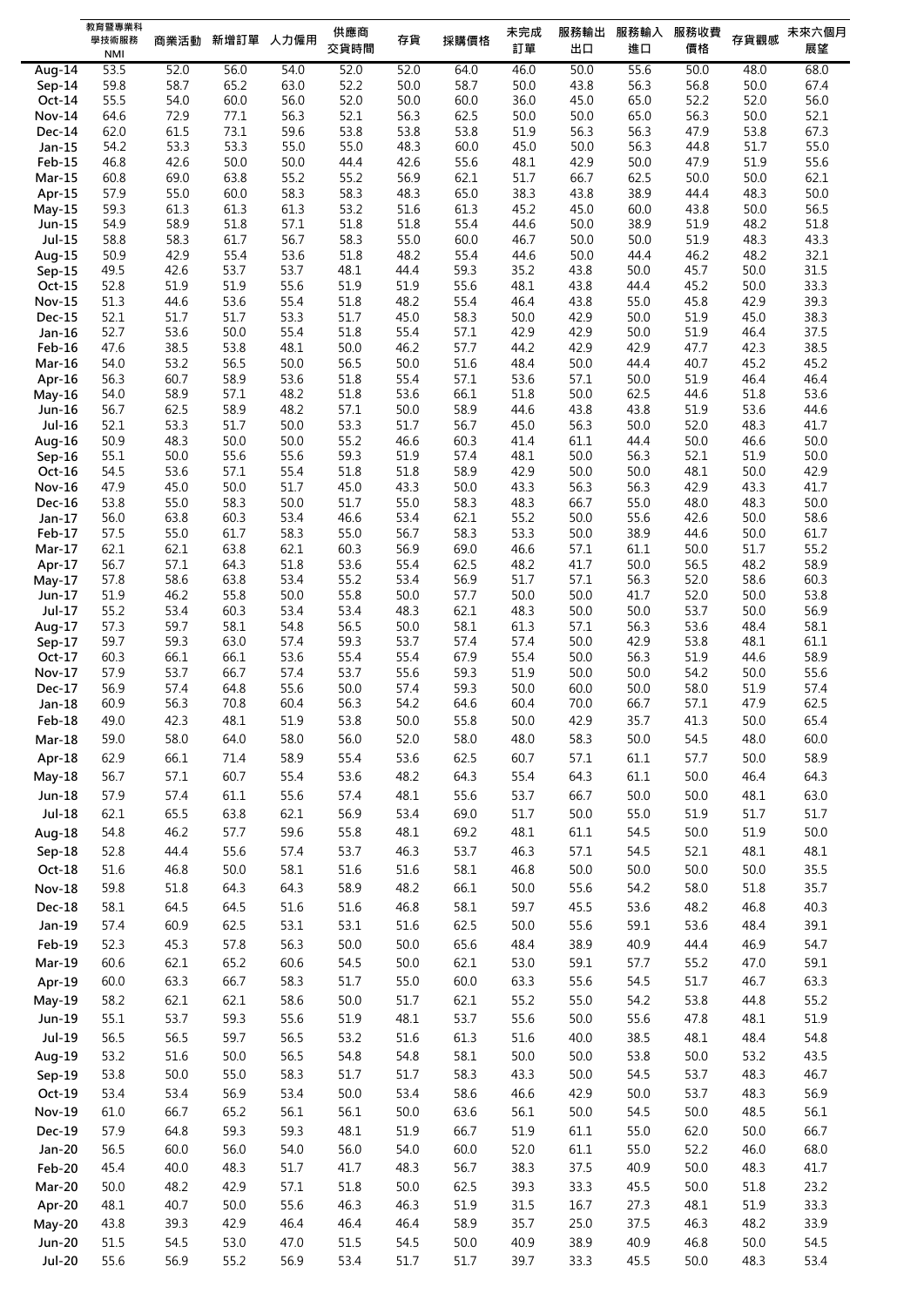|             | Aug-20 54.7 62.1 55.2                                                   | 50.0 51.7 53.4 |  | 63.8                          | 44.8 42.3 | 40.0           | 51.7 51.7 |      | 51.7 |
|-------------|-------------------------------------------------------------------------|----------------|--|-------------------------------|-----------|----------------|-----------|------|------|
|             | Sep-20 56.6 64.1 56.3 54.7 51.6 51.6 59.4 51.6 45.5 46.4 51.6 50.0 53.1 |                |  |                               |           |                |           |      |      |
| Oct-20 58.9 | 62.9                                                                    |                |  | 64.5 53.2 54.8 51.6 58.1 58.1 |           | 40.0 46.2 51.7 |           | 46.8 | 56.5 |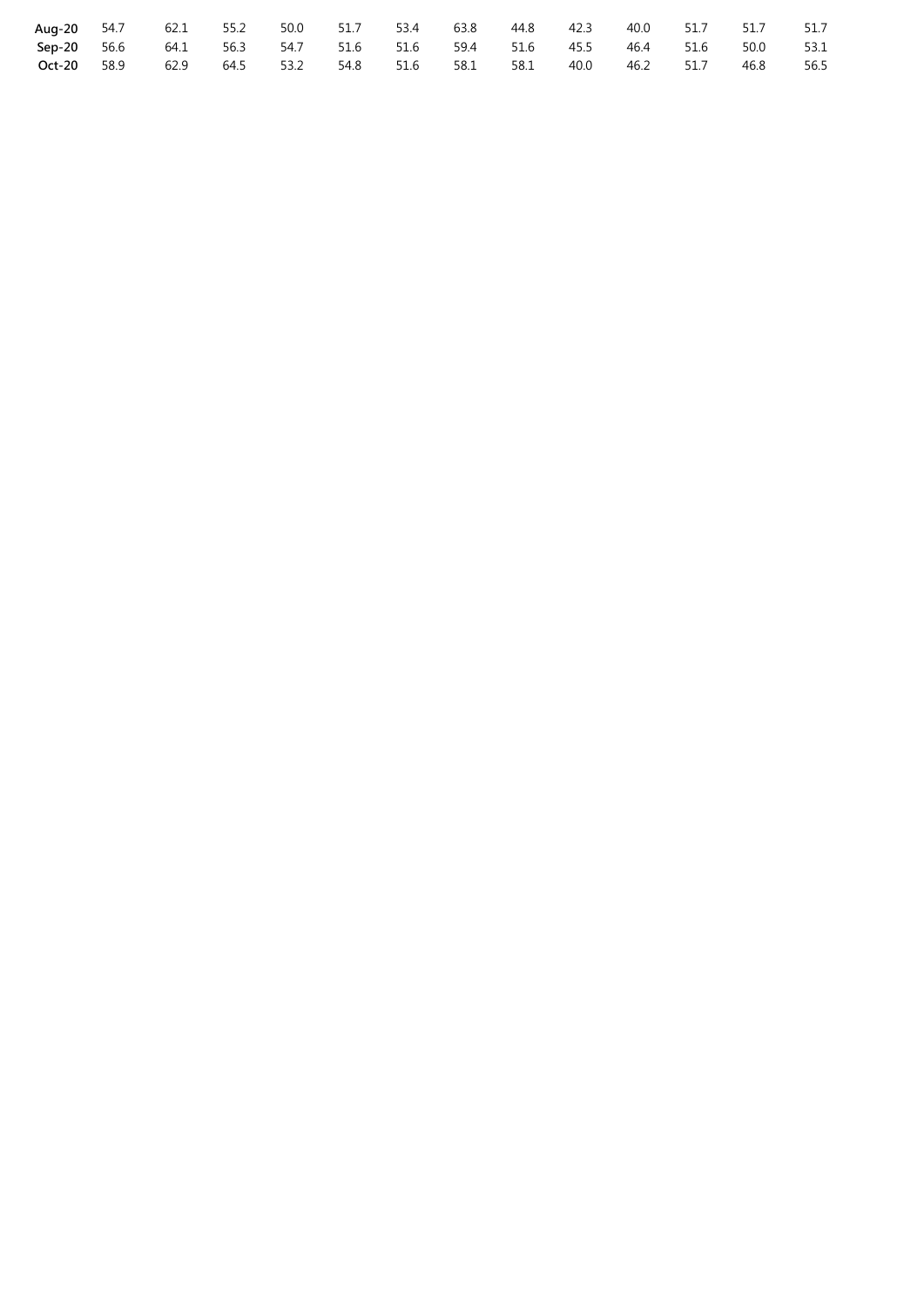|                         | 金融保險<br><b>NMI</b> | 商業活動         | 新增訂單         | 人力僱用         | 供應商<br>交貨時間  | 存貨           | 採購價格         | 未完成<br>訂單    | 服務輸出<br>出口   | 服務輸入<br>進口   | 服務收費<br>價格   | 存貨觀感         | 未來六個月<br>展望  |
|-------------------------|--------------------|--------------|--------------|--------------|--------------|--------------|--------------|--------------|--------------|--------------|--------------|--------------|--------------|
|                         |                    |              |              | 55.8         |              |              | 55.1         |              | 53.1         | 52.6         |              | 51.4         | 71.7         |
| Aug- $14$<br>$Sep-14$   | 55.3<br>51.3       | 52.9<br>43.4 | 62.3<br>52.9 | 58.1         | 50.0<br>50.7 | 57.2<br>55.9 | 52.2         | 52.9<br>52.2 | 62.5         | 47.5         | 55.1<br>45.6 | 50.0         | 66.2         |
| $Oct-14$                | 55.0               | 47.8         | 56.6         | 64.0         | 51.5         | 54.4         | 47.8         | 48.5         | 58.8         | 47.5         | 50.7         | 50.7         | 51.5         |
| <b>Nov-14</b>           | 50.0               | 48.4         | 49.2         | 51.6         | 50.8         | 53.1         | 52.3         | 47.7         | 52.8         | 44.7         | 45.3         | 50.8         | 48.4         |
| <b>Dec-14</b>           | 61.0               | 67.2         | 62.7         | 63.4         | 50.7         | 55.2         | 54.5         | 56.7         | 52.5         | 57.9         | 56.0         | 52.2         | 58.2         |
| Jan-15                  | 63.4               | 73.1         | 66.7         | 59.3         | 54.6         | 60.2         | 50.9         | 56.5         | 66.7         | 55.9         | 53.7         | 51.9         | 57.4         |
| Feb-15                  | 53.3               | 44.3         | 53.3         | 60.7         | 54.9         | 61.5         | 50.8         | 51.6         | 44.1         | 43.8         | 46.7         | 52.5         | 64.8         |
| <b>Mar-15</b>           | 59.1               | 56.7         | 67.3         | 56.7         | 55.8         | 59.6         | 54.8         | 54.8         | 63.6         | 53.8         | 51.0         | 51.9         | 64.4         |
| Apr-15                  | 62.3               | 77.2         | 69.3         | 52.6         | 50.0         | 60.5         | 55.3         | 60.5         | 60.7         | 57.1         | 58.8         | 52.6         | 63.2         |
| May-15                  | 51.7<br>51.1       | 51.9<br>44.8 | 51.9<br>53.4 | 52.9<br>54.3 | 50.0<br>51.7 | 54.8<br>50.9 | 52.9<br>50.9 | 51.9<br>39.7 | 68.2<br>50.0 | 54.2<br>38.5 | 53.8<br>50.9 | 52.9<br>50.0 | 55.8<br>44.0 |
| Jun-15<br>Jul-15        | 52.6               | 46.5         | 53.5         | 57.9         | 52.6         | 51.8         | 52.6         | 45.6         | 60.7         | 53.8         | 54.4         | 49.1         | 41.2         |
| Aug-15                  | 49.8               | 46.4         | 51.8         | 51.8         | 49.1         | 48.2         | 45.5         | 40.0         | 54.2         | 41.7         | 42.7         | 50.0         | 22.7         |
| $Sep-15$                | 49.8               | 47.5         | 45.8         | 56.8         | 49.2         | 53.4         | 44.1         | 41.5         | 50.0         | 46.2         | 47.5         | 50.8         | 28.0         |
| Oct-15                  | 52.0               | 48.2         | 54.5         | 54.5         | 50.9         | 50.9         | 33.9         | 41.1         | 53.8         | 53.6         | 45.5         | 52.7         | 30.4         |
| <b>Nov-15</b>           | 53.9               | 57.8         | 55.2         | 54.3         | 48.3         | 56.0         | 37.1         | 45.7         | 68.2         | 50.0         | 54.3         | 47.4         | 37.9         |
| <b>Dec-15</b>           | 48.3               | 43.4         | 52.8         | 48.1         | 49.1         | 50.0         | 34.9         | 45.3         | 41.7         | 60.0         | 50.0         | 52.8         | 35.8         |
| Jan-16                  | 53.6               | 51.8         | 53.6         | 59.1         | 50.0         | 48.2         | 33.6         | 43.6         | 50.0         | 65.0         | 44.5         | 50.0         | 30.9         |
| Feb-16<br><b>Mar-16</b> | 43.5<br>53.7       | 39.3<br>56.9 | 36.6<br>56.0 | 50.0<br>51.7 | 48.2<br>50.0 | 49.1<br>51.7 | 33.9<br>33.6 | 38.4<br>47.4 | 40.6<br>46.2 | 42.3<br>50.0 | 39.3<br>42.2 | 47.3<br>51.7 | 34.8<br>50.0 |
| Apr-16                  | 57.0               | 64.0         | 64.0         | 50.9         | 49.1         | 56.1         | 33.3         | 50.9         | 80.8         | 59.1         | 58.8         | 50.9         | 52.6         |
| $May-16$                | 45.5               | 42.7         | 42.7         | 47.3         | 49.1         | 52.7         | 37.3         | 40.9         | 50.0         | 56.7         | 43.6         | 48.2         | 43.6         |
| Jun-16                  | 50.2               | 50.9         | 55.7         | 43.4         | 50.9         | 53.8         | 39.6         | 43.4         | 54.2         | 50.0         | 48.1         | 49.1         | 46.2         |
| Jul-16                  | 54.8               | 64.5         | 60.0         | 48.2         | 46.4         | 50.0         | 30.0         | 41.8         | 57.7         | 38.9         | 49.1         | 48.2         | 50.0         |
| Aug-16                  | 58.3               | 61.6         | 64.3         | 58.9         | 48.2         | 51.8         | 43.8         | 55.4         | 53.3         | 62.5         | 50.9         | 49.1         | 56.3         |
| $Sep-16$                | 53.9               | 48.1         | 63.9         | 54.6         | 49.1         | 51.9         | 40.7         | 45.4         | 50.0         | 40.9         | 49.1         | 49.1         | 51.9         |
| Oct-16                  | 48.4               | 44.5         | 46.4         | 52.7         | 50.0         | 52.7         | 40.9<br>47.2 | 40.9         | 60.0<br>67.9 | 63.6         | 40.0<br>42.5 | 44.5         | 45.5         |
| <b>Nov-16</b><br>Dec-16 | 52.4<br>52.7       | 54.7<br>45.5 | 61.3<br>58.0 | 48.1<br>58.0 | 45.3<br>49.1 | 50.0<br>50.9 | 50.9         | 42.5<br>44.6 | 53.3         | 57.7<br>50.0 | 44.6         | 50.0<br>48.2 | 44.3<br>55.4 |
| Jan-17                  | 54.8               | 61.8         | 56.4         | 50.0         | 50.9         | 44.5         | 46.4         | 47.3         | 43.3         | 45.5         | 48.2         | 49.1         | 49.1         |
| Feb-17                  | 56.5               | 60.7         | 59.8         | 51.8         | 53.6         | 49.1         | 48.2         | 51.8         | 57.7         | 45.0         | 48.2         | 46.4         | 61.6         |
| Mar-17                  | 56.6               | 64.2         | 66.0         | 48.1         | 48.1         | 57.5         | 52.8         | 58.5         | 45.8         | 50.0         | 52.8         | 50.9         | 68.9         |
| Apr-17                  | 59.2               | 65.8         | 68.4         | 54.4         | 48.2         | 53.5         | 47.4         | 53.5         | 60.0         | 33.3         | 54.4         | 49.1         | 64.0         |
| $May-17$                | 57.0               | 57.6         | 61.9         | 55.9         | 52.5         | 55.9         | 45.8         | 50.0         | 53.1         | 46.2         | 51.7         | 50.0         | 61.0         |
| Jun-17                  | 58.2               | 59.6         | 63.8         | 58.5         | 51.1         | 54.3         | 53.2         | 53.2         | 57.7         | 45.8         | 57.4         | 51.1         | 55.3         |
| Jul-17<br>Aug-17        | 56.7<br>59.6       | 60.7<br>64.3 | 59.8<br>66.1 | 55.4<br>57.1 | 50.9<br>50.9 | 50.0<br>53.6 | 52.7<br>53.6 | 54.5<br>52.7 | 78.6<br>68.8 | 62.5<br>53.8 | 58.0<br>56.3 | 47.3<br>48.2 | 53.6<br>49.1 |
| $Sep-17$                | 63.5               | 70.2         | 74.0         | 61.5         | 48.1         | 54.8         | 51.0         | 56.7         | 37.5         | 39.3         | 59.6         | 50.0         | 57.7         |
| $Oct-17$                | 55.9               | 56.9         | 57.8         | 52.9         | 55.9         | 54.9         | 51.0         | 50.0         | 57.1         | 57.7         | 58.8         | 50.0         | 58.8         |
| Nov-17                  | 61.1               | 67.9         | 63.2         | 58.5         | 54.7         | 58.5         | 53.8         | 59.4         | 50.0         | 46.2         | 52.8         | 48.1         | 54.7         |
| Dec-17                  | 56.6               | 53.8         | 57.5         | 63.2         | 51.9         | 53.8         | 49.1         | 53.8         | 50.0         | 45.0         | 52.8         | 53.8         | 50.9         |
| Jan-18                  | 63.0               | 73.0         | 68.0         | 54.0         | 57.0         | 56.0         | 53.0         | 56.0         | 50.0         | 62.5         | 57.0         | 55.0         | 60.0         |
| Feb-18                  | 54.7               | 53.9         | 57.8         | 56.9         | 50.0         | 48.0         | 51.0         | 52.9         | 46.2         | 45.8         | 56.9         | 50.0         | 56.9         |
| Mar-18                  | 52.8               | 50.0         | 54.1         | 54.1         | 53.1         | 56.1         | 55.1         | 53.1         | 42.3         | 40.9         | 44.9         | 50.0         | 52.0         |
| Apr-18<br>$May-18$      | 65.2<br>58.4       | 78.4<br>57.6 | 70.6<br>55.4 | 60.8<br>64.1 | 51.0<br>56.5 | 53.9<br>56.5 | 59.8<br>53.3 | 58.8<br>54.3 | 60.7<br>46.2 | 54.2<br>54.5 | 64.7<br>47.8 | 51.0<br>52.2 | 47.1<br>48.9 |
| Jun-18                  | 65.3               | 75.5         | 73.6         | 58.5         | 53.8         | 58.5         | 52.8         | 60.4         | 50.0         | 59.1         | 51.9         | 53.8         | 50.0         |
| $Jul-18$                | 58.0               | 55.5         | 62.7         | 64.5         | 49.1         | 52.7         | 50.0         | 53.6         | 42.9         | 53.8         | 50.0         | 50.0         | 48.2         |
| Aug-18                  | 53.1               | 52.8         | 53.8         | 55.7         | 50.0         | 52.8         | 50.9         | 50.9         | 77.3         | 55.0         | 57.5         | 50.0         | 43.4         |
|                         |                    |              |              |              |              |              |              |              |              |              |              | 50.9         | 37.0         |
| Sep-18                  | 53.2               | 51.9         | 50.9         | 61.1         | 49.1         | 50.9         | 53.7         | 52.8         | 60.7         | 56.7         | 51.9         |              |              |
| Oct-18                  | 51.1               | 46.4         | 48.2         | 60.0         | 50.0         | 50.0         | 55.5         | 40.0         | 50.0         | 50.0         | 48.2         | 49.1         | 27.3         |
| <b>Nov-18</b>           | 50.7               | 43.3         | 52.9         | 55.8         | 51.0         | 50.0         | 51.0         | 41.3         | 46.2         | 45.5         | 43.3         | 51.0         | 28.8         |
| <b>Dec-18</b>           | 48.8               | 53.0         | 42.0         | 51.0         | 49.0         | 51.0         | 54.0         | 41.0         | 50.0         | 62.5         | 40.0         | 50.0         | 29.0         |
| Jan-19                  | 46.9               | 44.9         | 46.9         | 46.9         | 49.0         | 55.1         | $51.0\,$     | 39.8         | 67.9         | 46.2         | 45.9         | 51.0         | 37.8         |
| Feb-19                  | 49.0               | 49.0         | 45.2         | 51.0         | 51.0         | 50.0         | $51.0\,$     | 38.5         | 61.5         | 54.5         | 43.3         | 48.1         | 42.3         |
| Mar-19                  | 55.4               | 57.8         | 55.9         | 58.8         | 49.0         | 54.9         | 53.9         | 54.9         | 46.7         | $50.0$       | 51.0         | 50.0         | 50.0         |
| Apr-19                  | 60.8               | 67.6         | 67.6         | 55.9         | 52.0         | 52.9         | 50.0         | 58.8         | 66.7         | 42.3         | 60.8         | 51.0         | 52.9         |
| May-19                  | 50.0               | 43.0         | 52.0         | 55.0         | 50.0         | 53.0         | 46.0         | 46.0         | 46.7         | 57.7         | 51.0         | 50.0         | 32.0         |
| Jun-19                  | 47.3               | 44.7         | 44.7         | 53.2         | 46.8         | 52.1         | 47.9         | 40.4         | 60.0         | 45.8         | 45.7         | 51.1         | 37.2         |
| Jul-19                  | 52.5               | 57.4         | 51.9         | 53.7         | 47.2         | 54.6         | 49.1         | 55.6         | 46.7         | 57.7         | 47.2         | 50.9         | 46.3         |
| Aug-19                  | 55.6               | 53.1         | 58.2         | 62.2         | 49.0         | 55.1         | 48.0         | 45.9         | 63.3         | $50.0$       | 53.1         | 51.0         | 35.7         |
| Sep-19                  | 55.1               | 52.0         | 53.9         | 63.7         | 51.0         | 52.9         | 43.1         | 51.0         | 46.9         | 42.9         | 45.1         | 49.0         | 47.1         |
| Oct-19                  | 54.1               | 51.0         | 54.1         | 60.2         | 51.0         | 56.1         | 44.9         | 49.0         | 46.7         | 53.6         | 45.9         | 53.1         | $50.0$       |
| <b>Nov-19</b>           | 59.4               | 62.3         | 64.2         | 59.4         | 51.9         | 55.7         | 45.3         | 52.8         | 50.0         | 42.9         | 49.1         | 51.9         | 55.7         |
| Dec-19                  | 50.5               | 48.0         | 55.0         | 52.0         | 47.0         | 53.0         | 50.0         | 50.0         | 52.9         | 50.0         | 50.0         | 49.0         | 53.0         |
| Jan-20                  | 53.5               | 55.0         | 59.0         | 51.0         | 49.0         | 51.0         | 46.0         | 48.0         | 50.0         | 57.1         | 49.0         | 49.0         | 55.0         |
|                         | 42.9               |              |              | 46.9         |              |              |              |              |              |              |              | 46.9         |              |
| Feb-20                  |                    | 32.7         | 42.9         |              | 49.0         | 50.0         | 49.0         | 39.8         | 35.7         | 42.3         | 44.9         |              | 28.6         |
| Mar-20                  | 38.5               | 29.6         | 36.7         | 44.9         | 42.9         | 48.0         | 31.6         | 37.8         | 26.7         | 29.2         | 37.8         | 45.9         | 12.2         |
| Apr-20                  | 44.8               | 39.0         | 40.0         | 53.0         | 47.0         | 45.0         | 29.0         | 37.0         | 40.6         | 46.2         | 35.0         | 45.0         | 16.0         |
| $May-20$                | 49.3               | 43.0         | 49.0         | 51.0         | 54.0         | 52.0         | 28.0         | 48.0         | 53.3         | 38.5         | 37.0         | 46.0         | 40.0         |
| <b>Jun-20</b>           | 52.6               | 54.2         | 56.3         | 47.9         | 52.1         | 49.0         | 35.4         | 47.9         | 50.0         | 36.4         | 50.0         | 49.0         | 51.0         |
| <b>Jul-20</b>           | 64.1               | 78.1         | 77.1         | 53.1         | 47.9         | 52.1         | 43.8         | 57.3         | 50.0         | 54.5         | 62.5         | 46.9         | 44.8         |
| Aug-20                  | 60.3               | 64.1         | 67.4         | 59.8         | 50.0         | 52.2         | 41.3         | 50.0         | 67.9         | 44.4         | 56.5         | 46.7         | 53.3         |
| Sep-20                  | 48.5               | 39.0         | 50.0         | 55.0         | 50.0         | 50.0         | 38.0         | 48.0         | 31.3         | 38.5         | 42.0         | 44.0         | 46.0         |
| Oct-20                  | 52.1               | 47.2         | 50.0         | 58.3         | 52.8         | 48.1         | 45.4         | 44.4         | 56.7         | 54.5         | 48.1         | 49.1         | 54.6         |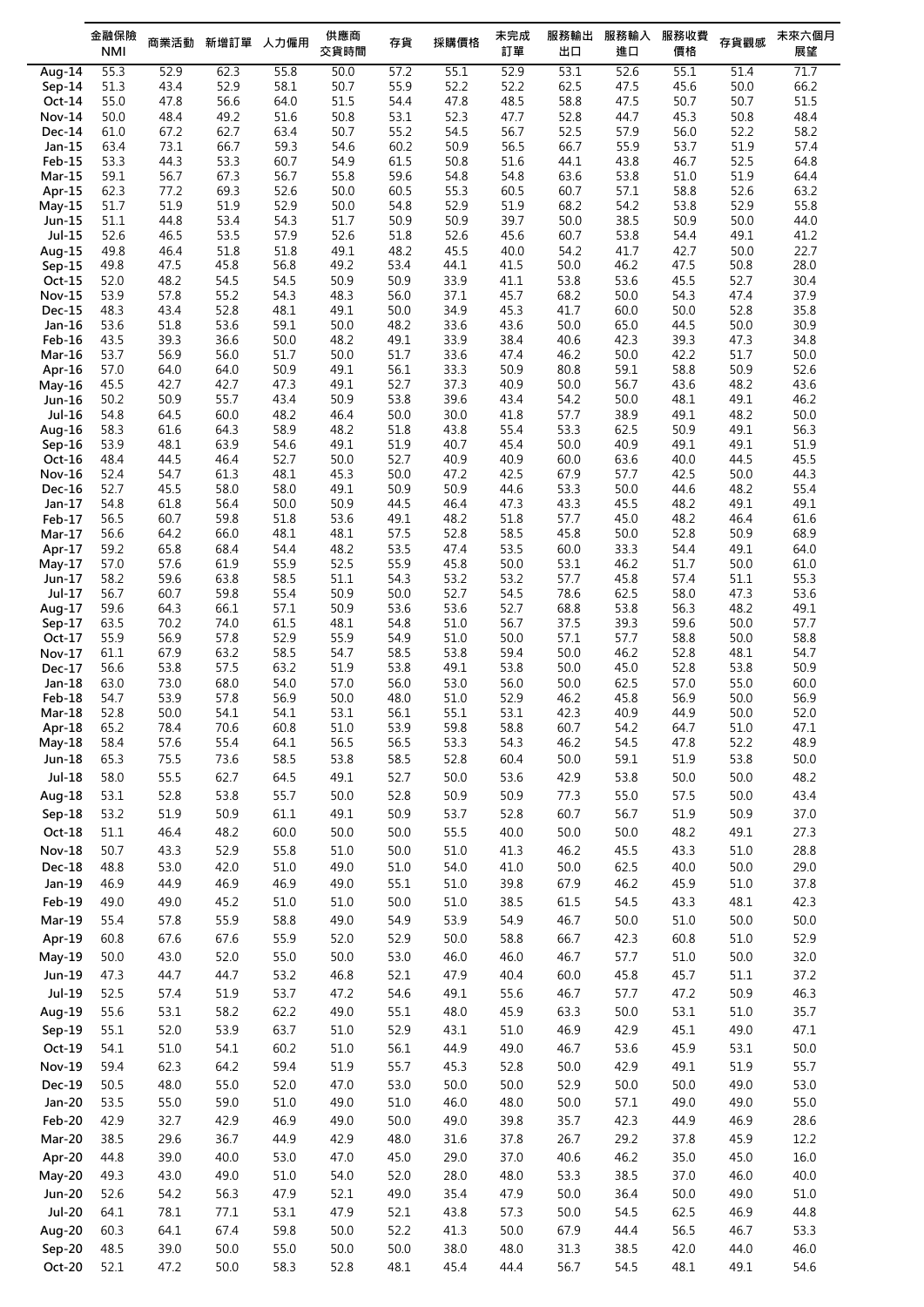|                           | 資訊暨<br>通訊傳播  | 商業活動         |              | 新增訂單 人力僱用    | 供應商          | 存貨           | 採購價格         | 未完成          | 服務輸出         | 服務輸入         | 服務收費           | 存貨觀感         | 未來六個月        |
|---------------------------|--------------|--------------|--------------|--------------|--------------|--------------|--------------|--------------|--------------|--------------|----------------|--------------|--------------|
|                           | <b>NMI</b>   |              |              |              | 交貨時間         |              |              | 訂單           | 出口           | 進口           | 價格             |              | 展望           |
| Aug-14                    | 58.6<br>54.6 | 47.4<br>55.3 | 57.9<br>60.5 | 71.1<br>57.9 | 57.9<br>44.7 | 52.6<br>52.6 | 57.9<br>47.4 | 44.7<br>50.0 | 27.8<br>36.4 | 50.0<br>50.0 | 57.9<br>44.7   | 52.6<br>55.3 | 68.4<br>73.7 |
| Sep-14<br>Oct-14          | 55.6         | 61.1         | 58.3         | 52.8         | 50.0         | 52.8         | 66.7         | 44.4         | 50.0         | 50.0         | 47.2           | 50.0         | 58.3         |
| <b>Nov-14</b>             | 51.9         | 50.0         | 47.5         | 57.5         | 52.5         | 52.5         | 55.0         | 50.0         | 50.0         | 53.6         | 55.0           | 50.0         | 62.5         |
| <b>Dec-14</b>             | 51.9         | 55.0         | 45.0         | 55.0         | 52.5         | 52.5         | 50.0         | 47.5         | 36.4         | 53.8         | 47.5           | 55.0         | 62.5         |
| Jan-15                    | 50.0         | 40.5         | 47.6         | 61.9         | 50.0         | 57.1         | 47.6         | 47.6         | 42.3         | 46.7         | 52.4           | 54.8         | 64.3         |
| $Feb-15$                  | 55.0         | 52.5         | 52.5         | 57.5         | 57.5         | 52.5         | 60.0         | 47.5         | 40.9         | 53.6         | 45.0           | 57.5         | 72.5         |
| $Mar-15$<br>Apr-15        | 52.8<br>53.4 | 50.0<br>56.8 | 54.5<br>59.1 | 52.3<br>47.7 | 54.5<br>50.0 | 54.5<br>45.5 | 59.1<br>47.7 | 50.0<br>54.5 | 59.1<br>59.1 | 56.7<br>46.4 | 45.5<br>45.5   | 50.0<br>50.0 | 63.6<br>61.4 |
| $May-15$                  | 53.0         | 57.1         | 54.8         | 50.0         | 50.0         | 50.0         | 50.0         | 52.4         | 50.0         | 46.2         | 52.4           | 52.4         | 61.9         |
| Jun-15                    | 50.0         | 47.6         | 47.6         | 54.8         | 50.0         | 47.6         | 52.4         | 38.1         | 25.0         | 45.8         | 45.2           | 57.1         | 47.6         |
| Jul-15                    | 55.9         | 55.9         | 52.9         | 58.8         | 55.9         | 58.8         | 55.9         | 47.1         | 38.9         | 54.2         | 47.1           | 58.8         | 52.9         |
| Aug-15                    | 52.6         | 52.6         | 60.5         | 52.6         | 44.7         | 44.7         | 47.4         | 47.4         | 44.4         | 45.8         | 42.1           | 60.5         | 23.7         |
| $Sep-15$                  | 43.8<br>46.0 | 32.5<br>40.9 | 45.0<br>47.7 | 47.5<br>43.2 | 50.0<br>52.3 | 42.5<br>59.1 | 50.0<br>52.3 | 40.0<br>45.5 | 34.6<br>41.7 | 39.3<br>50.0 | 42.5<br>45.5   | 52.5<br>54.5 | 32.5<br>27.3 |
| $Oct-15$<br><b>Nov-15</b> | 63.8         | 70.0         | 67.5         | 62.5         | 55.0         | 50.0         | 52.5         | 52.5         | 55.0         | 58.3         | 47.5           | 60.0         | 42.5         |
| <b>Dec-15</b>             | 59.9         | 68.4         | 60.5         | 52.6         | 57.9         | 55.3         | 55.3         | 57.9         | 54.5         | 50.0         | 52.6           | 55.3         | 39.5         |
| $Jan-16$                  | 47.2         | 40.9         | 43.2         | 52.3         | 52.3         | 50.0         | 56.8         | 45.5         | 45.5         | 50.0         | 52.3           | 54.5         | 31.8         |
| Feb-16                    | 44.6         | 42.9         | 40.5         | 45.2         | 50.0         | 52.4         | 50.0         | 42.9         | 38.9         | 57.1         | 45.2           | 52.4         | 45.2         |
| Mar-16                    | 60.1<br>51.2 | 61.9         | 64.3         | 59.5         | 54.8         | 50.0         | 57.1<br>57.1 | 54.8<br>47.6 | 55.6         | 53.6         | 45.2           | 47.6<br>54.8 | 57.1<br>52.4 |
| Apr-16<br>May-16          | 50.6         | 57.1<br>52.4 | 54.8<br>47.6 | 45.2<br>52.4 | 47.6<br>50.0 | 52.4<br>47.6 | 64.3         | 40.5         | 50.0<br>40.0 | 53.8<br>50.0 | 50.0<br>45.2   | 54.8         | 40.5         |
| Jun-16                    | 53.3         | 52.6         | 55.3         | 55.3         | 50.0         | 44.7         | 52.6         | 50.0         | 50.0         | 50.0         | 52.6           | 50.0         | 50.0         |
| Jul-16                    | 59.1         | 56.8         | 61.4         | 59.1         | 59.1         | 38.6         | 50.0         | 54.5         | 60.0         | 53.3         | 52.3           | 47.7         | 56.8         |
| Aug-16                    | 55.0         | 55.0         | 57.5         | 50.0         | 57.5         | 40.0         | 65.0         | 50.0         | 59.1         | 50.0         | 50.0           | 50.0         | 52.5         |
| $Sep-16$                  | 54.2         | 57.1         | 54.8         | 52.4         | 52.4         | 52.4         | 52.4         | 50.0         | 45.0         | 54.2         | 57.1           | 50.0         | 47.6         |
| Oct-16<br>Nov-16          | 55.6<br>50.0 | 60.0<br>47.5 | 60.0<br>55.0 | 52.5<br>45.0 | 50.0<br>52.5 | 47.5<br>52.5 | 57.5<br>52.5 | 62.5<br>55.0 | 54.5<br>65.0 | 65.4<br>50.0 | 55.0<br>57.5   | 52.5<br>52.5 | 60.0<br>45.0 |
| Dec-16                    | 58.3         | 64.3         | 59.5         | 52.4         | 57.1         | 50.0         | 52.4         | 57.1         | 62.5         | 53.6         | 52.4           | 52.4         | 52.4         |
| Jan-17                    | 55.6         | 55.0         | 55.0         | 55.0         | 57.5         | 55.0         | 52.5         | 52.5         | 61.1         | 64.3         | 55.0           | 50.0         | 55.0         |
| Feb-17                    | 48.0         | 42.1         | 52.6         | 42.1         | 55.3         | 47.4         | 52.6         | 50.0         | 50.0         | 62.5         | 57.9           | 50.0         | 50.0         |
| $Mar-17$                  | 48.6         | 47.2         | 52.8         | 41.7         | 52.8         | 47.2         | 50.0         | 52.8         | 61.1         | 54.2         | 55.6           | 47.2         | 50.0         |
| Apr-17                    | 51.9<br>52.2 | 52.5         | 55.0<br>50.0 | 50.0<br>52.9 | 50.0         | 52.5         | 47.5<br>58.8 | 55.0<br>47.1 | 55.6<br>61.1 | 50.0<br>66.7 | 47.5<br>64.7   | 55.0<br>47.1 | 50.0         |
| $May-17$<br>Jun-17        | 57.6         | 47.1<br>55.6 | 55.6         | 66.7         | 58.8<br>52.8 | 41.2<br>47.2 | 52.8         | 47.2         | 45.0         | 50.0         | 50.0           | 52.8         | 50.0<br>55.6 |
| Jul-17                    | 42.6         | 44.1         | 41.2         | 41.2         | 44.1         | 44.1         | 52.9         | 47.1         | 35.0         | 70.0         | 55.9           | 55.9         | 64.7         |
| Aug-17                    | 60.2         | 65.6         | 71.9         | 53.1         | 50.0         | 46.9         | 50.0         | 56.3         | 61.1         | 55.6         | 59.4           | 53.1         | 50.0         |
| Sep-17                    | 58.6         | 59.4         | 65.6         | 53.1         | 56.3         | 46.9         | 53.1         | 65.6         | 60.0         | 55.0         | 59.4           | 53.1         | 53.1         |
| $Oct-17$                  | 56.9<br>66.2 | 63.9<br>79.4 | 61.1<br>70.6 | 55.6<br>58.8 | 47.2<br>55.9 | 52.8<br>44.1 | 55.6<br>58.8 | 61.1<br>70.6 | 60.0         | 70.0<br>61.1 | 61.1<br>50.0   | 52.8<br>50.0 | 61.1<br>73.5 |
| <b>Nov-17</b><br>Dec-17   | 58.6         | 71.9         | 68.8         | 43.8         | 50.0         | 50.0         | 53.1         | 62.5         | 72.2<br>43.8 | 50.0         | 56.3           | 40.6         | 62.5         |
| Jan-18                    | 61.2         | 68.4         | 60.5         | 55.3         | 60.5         | 55.3         | 55.3         | 65.8         | 63.6         | 68.2         | 52.6           | 44.7         | 57.9         |
| Feb-18                    | 51.4         | 44.4         | 50.0         | 58.3         | 52.8         | 47.2         | 61.1         | 52.8         | 60.0         | 58.3         | 52.8           | 50.0         | 55.6         |
| $Mar-18$                  | 63.9         | 66.7         | 66.7         | 61.1         | 61.1         | 52.8         | 58.3         | 63.9         | 72.7         | 59.1         | 61.1           | 44.4         | 61.1         |
| Apr-18                    | 60.2         | 65.6         | 62.5         | 56.3         | 56.3         | 43.8         | 62.5         | 56.3         | 56.3         | 56.3         | 53.1           | 46.9         | 59.4         |
| May-18<br>Jun-18          | 56.3<br>56.9 | 52.8<br>55.6 | 61.1<br>58.3 | 58.3<br>58.3 | 52.8<br>55.6 | 50.0<br>50.0 | 44.4<br>52.8 | 58.3<br>66.7 | 50.0<br>50.0 | 55.6<br>50.0 | 52.8<br>$50.0$ | 50.0<br>52.8 | 50.0<br>52.8 |
| $Jul-18$                  | 64.6         | 75.0         | 72.2         | 61.1         | 50.0         | 50.0         | 55.6         | 58.3         | 61.1         | 60.0         | 55.6           | 47.2         | 61.1         |
|                           | 65.0         |              | 73.3         |              | 53.3         |              | 53.3         | 56.7         |              | 68.8         | 56.7           | 50.0         | 60.0         |
| Aug-18                    |              | 70.0         |              | 63.3         |              | 50.0         |              |              | 50.0         |              |                |              |              |
| Sep-18                    | 55.0         | 50.0         | 56.7         | 56.7         | 56.7         | 53.3         | 60.0         | 56.7         | 50.0         | 55.6         | 46.7           | 50.0         | 50.0         |
| $Oct-18$                  | 55.1         | 55.9         | 61.8         | 55.9         | 47.1         | 47.1         | 55.9         | 52.9         | 55.0         | 60.0         | 44.1           | 50.0         | 55.9         |
| <b>Nov-18</b>             | 57.2<br>64.7 | 60.5<br>76.5 | 57.9<br>79.4 | 60.5<br>52.9 | 50.0         | 44.7<br>52.9 | 57.9<br>55.9 | 57.9<br>55.9 | 59.1         | 54.5<br>50.0 | 52.6           | 47.4         | 44.7<br>58.8 |
| Dec-18<br>Jan-19          | 50.0         | 50.0         | 53.1         | 46.9         | 50.0<br>50.0 | 50.0         | 59.4         | 59.4         | 60.0<br>45.0 | 45.0         | 47.1<br>46.9   | 50.0<br>53.1 | 59.4         |
| Feb-19                    | 47.7         | 37.5         | 50.0         | 59.4         | 43.8         | 46.9         | 50.0         | 62.5         | 45.0         | 45.0         | 43.8           | 46.9         | 56.3         |
| Mar-19                    | 54.7         | 56.3         | 59.4         | 56.3         | 46.9         | 40.6         | 50.0         | 53.1         | 35.0         | 50.0         | 46.9           | 46.9         | 56.3         |
| Apr-19                    | 61.1         | 61.1         | 66.7         | 61.1         | 55.6         | 44.4         | 50.0         | 55.6         | 50.0         | 50.0         | 47.2           | 44.4         | 61.1         |
|                           | 53.3         | 43.3         | 56.7         | 56.7         | 56.7         | 46.7         | 53.3         | 46.7         | 50.0         | 50.0         | 50.0           | 46.7         | 53.3         |
| $May-19$                  |              |              |              |              |              |              |              |              |              |              |                |              |              |
| Jun-19                    | 53.1         | 56.3         | 53.1         | 53.1         | 50.0         | 50.0         | 59.4         | 56.3         | 50.0         | 50.0         | 50.0           | 53.1         | 56.3         |
| Jul-19                    | 53.1         | 56.3         | 46.9         | 56.3         | 53.1         | 43.8         | 53.1         | 53.1         | 38.9         | 50.0         | 50.0           | 43.8         | 50.0         |
| Aug-19                    | 63.2         | 63.9         | 69.4         | 58.3         | 61.1         | 50.0         | 50.0         | 55.6         | 50.0         | 55.6         | 52.8           | 50.0         | 44.4         |
| Sep-19                    | 50.9         | 46.4         | 57.1         | 50.0         | 50.0         | 53.6         | 57.1         | 53.6         | 50.0         | 58.3         | 46.4           | 50.0         | 46.4         |
| Oct-19                    | 58.0         | 64.3         | 53.6         | 57.1         | 57.1         | 53.6         | 57.1         | 46.4         | 50.0         | 50.0         | 50.0           | 50.0         | 42.9         |
| <b>Nov-19</b>             | 58.0         | 60.7         | 57.1         | 57.1         | 57.1         | 50.0         | 50.0         | 46.4         | 58.3         | 50.0         | 50.0           | 50.0         | 42.9         |
| Dec-19                    | 61.7         | 66.7         | 76.7         | 60.0         | 43.3         | 46.7         | 56.7         | 63.3         | 50.0         | 50.0         | 53.3           | 43.3         | 53.3         |
| Jan-20                    | 58.7         | 57.7         | 61.5         | 65.4         | 50.0         | 53.8         | 61.5         | 53.8         | 60.0         | 50.0         | 53.8           | 50.0         | 53.8         |
| Feb-20                    | 44.8         | 45.8         | 41.7         | 58.3         | 33.3         | 33.3         | 58.3         | 54.2         | 40.0         | 40.0         | 50.0           | 45.8         | 16.7         |
| Mar-20                    | 47.5         | 43.3         | 46.7         | 53.3         | 46.7         | 43.3         | 56.7         | 43.3         | 41.7         | 58.3         | 53.3           | 50.0         | 20.0         |
| Apr-20                    | 41.9         | 38.2         | 38.2         | 47.1         | 44.1         | 50.0         | 61.8         | 35.3         | 21.4         | 28.6         | 47.1           | 52.9         | 20.6         |
| May-20                    | 45.8         | 46.7         | 40.0         | 53.3         | 43.3         | 46.7         | 66.7         | 30.0         | 25.0         | 70.0         | 53.3           | 53.3         | 33.3         |
| <b>Jun-20</b>             | 52.9         | 50.0         | 50.0         | 61.5         | 50.0         | 46.2         | 61.5         | 46.2         | 40.0         | 50.0         | 46.2           | 53.8         | 46.2         |
| <b>Jul-20</b>             | 44.8         | 41.7         | 50.0         | 45.8         | 41.7         | 45.8         | 58.3         | 41.7         | 50.0         | 60.0         | 50.0           | 54.2         | 58.3         |
| Aug-20                    | 61.7         | 65.6         | 71.9         | 62.5         | 46.9         | 62.5         | 62.5         | 40.6         | 60.0         | 56.3         | 50.0           | 53.1         | 59.4         |
| Sep-20                    | 52.5         | 56.7         | 50.0         | 56.7         | 46.7         | 53.3         | 56.7         | 36.7         | 40.0         | 50.0         | 46.7           | 56.7         | 53.3         |
| Oct-20                    | 58.8         | 61.8         | 58.8         | 61.8         | 52.9         | 52.9         | 55.9         | 50.0         | 50.0         | 50.0         | 47.1           | 50.0         | 47.1         |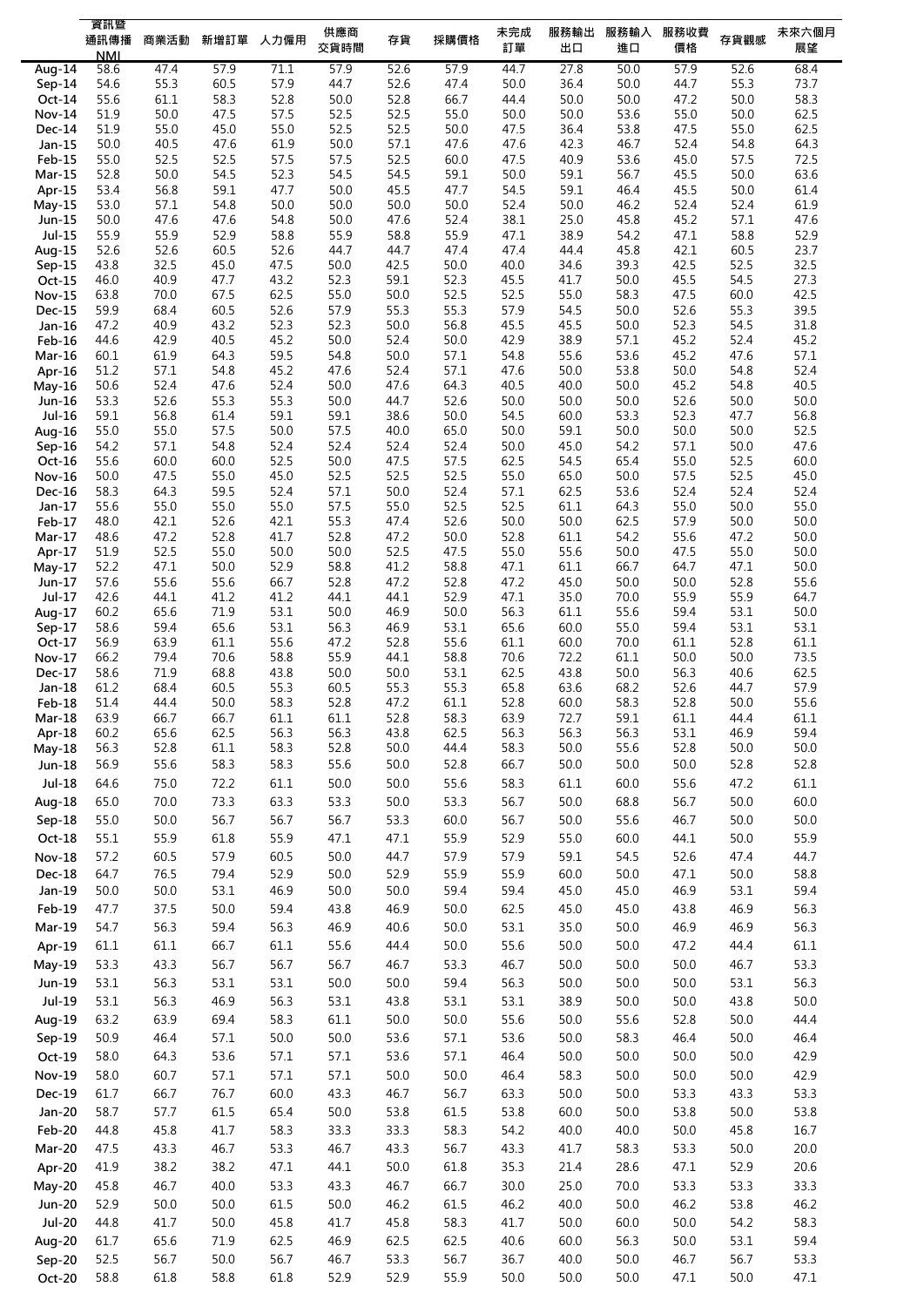|                    | 零售<br><b>NMI</b> | 商業活動         | 新增訂單         | 人力僱用         | 供應商<br>交貨時間  | 存貨           | 採購價格         | 未完成<br>訂單    | 服務輸出<br>出口   | 服務輸入<br>進口   | 服務收費<br>價格   | 存貨觀感         | 未來六個月<br>展望  |
|--------------------|------------------|--------------|--------------|--------------|--------------|--------------|--------------|--------------|--------------|--------------|--------------|--------------|--------------|
|                    |                  |              |              |              |              |              |              |              |              |              |              |              |              |
| Aug-14<br>$Sep-14$ | 73.4<br>60.6     | 87.5<br>67.3 | 87.5<br>61.5 | 68.8<br>61.5 | 50.0<br>51.9 | 75.0<br>59.6 | 62.5<br>71.2 | 81.3<br>55.8 | 50.0<br>75.0 | 62.5<br>68.8 | 56.3<br>53.8 | 62.5<br>65.4 | 68.8<br>65.4 |
| Oct-14             | 53.2             | 55.8         | 45.5         | 57.7         | 53.8         | 53.8         | 65.4         | 59.6         | 50.0         | 54.5         | 51.9         | 63.5         | 48.1         |
| <b>Nov-14</b>      | 53.8             | 57.7         | 57.7         | 50.0         | 50.0         | 46.2         | 63.5         | 50.0         | 37.5         | 61.1         | 46.2         | 67.3         | 46.2         |
| Dec-14             | 54.1             | 57.7         | 55.0         | 53.8         | 50.0         | 46.2         | 51.9         | 51.9         | 30.0         | 55.6         | 53.8         | 61.5         | 59.6         |
| Jan-15             | 48.5             | 46.4         | 36.7         | 57.1         | 53.6         | 50.0         | 55.4         | 46.4         | 33.3         | 25.0         | 53.6         | 58.9         | 57.1         |
| <b>Feb-15</b>      | 47.9             | 44.6         | 36.4         | 57.1         | 53.6         | 57.1         | 62.5         | 44.6         | 35.7         | 43.8         | 53.6         | 64.3         | 58.9         |
| <b>Mar-15</b>      | 44.6             | 42.6         | 35.7         | 55.6         | 44.4         | 38.9         | 53.7         | 46.3         | 70.0         | 45.0         | 57.4         | 55.6         | 64.8         |
| Apr-15             | 54.5             | 48.2         | 64.3         | 55.4         | 50.0         | 64.3         | 57.1         | 51.8         | 62.5         | 61.1         | 51.8         | 50.0         | 69.6         |
| $May-15$           | 65.1             | 79.2         | 70.8         | 58.3         | 52.1         | 58.3         | 66.7         | 56.3         | 66.7         | 71.4         | 58.3         | 60.4         | 75.0         |
| Jun-15<br>Jul-15   | 56.6<br>55.0     | 56.9<br>48.3 | 60.7<br>56.7 | 53.4<br>63.3 | 55.2<br>51.7 | 60.3<br>60.0 | 62.1<br>61.7 | 50.0<br>50.0 | 50.0<br>40.0 | 58.3<br>53.8 | 48.3<br>55.0 | 63.8<br>60.0 | 55.2<br>46.7 |
| Aug-15             | 51.3             | 53.8         | 40.0         | 65.4         | 46.2         | 67.3         | 46.2         | 46.2         | 50.0         | 55.6         | 38.5         | 65.4         | 26.9         |
| $Sep-15$           | 47.9             | 48.4         | 38.2         | 50.0         | 54.8         | 53.2         | 59.7         | 51.6         | 37.5         | 50.0         | 43.5         | 64.5         | 32.3         |
| Oct-15             | 54.3             | 59.3         | 54.2         | 50.0         | 53.7         | 61.1         | 55.6         | 35.2         | 50.0         | 44.4         | 38.9         | 66.7         | 25.9         |
| <b>Nov-15</b>      | 47.7             | 44.0         | 42.9         | 54.0         | 50.0         | 50.0         | 50.0         | 52.0         | 41.7         | 66.7         | 44.0         | 60.0         | 30.0         |
| <b>Dec-15</b>      | 47.6             | 46.2         | 50.0         | 42.3         | 51.9         | 55.8         | 53.8         | 46.2         | 66.7         | 50.0         | 51.9         | 67.3         | 23.1         |
| Jan-16             | 44.3             | 37.0         | 42.3         | 50.0         | 47.8         | 45.7         | 52.2         | 50.0         | 40.0         | 45.0         | 45.7         | 58.7         | 37.0         |
| Feb-16             | 37.8<br>51.1     | 40.0<br>56.8 | 19.2<br>50.0 | 44.0<br>40.9 | 48.0<br>56.8 | 46.0<br>45.5 | 54.0<br>52.3 | 50.0<br>54.5 | 41.7<br>58.3 | 40.9<br>56.3 | 46.0<br>52.3 | 64.0<br>59.1 | 26.0<br>45.5 |
| Mar-16<br>Apr-16   | 40.1             | 34.8         | 32.1         | 45.7         | 47.8         | 45.7         | 56.5         | 45.7         | 25.0         | 35.0         | 50.0         | 60.9         | 41.3         |
| $May-16$           | 55.2             | 52.0         | 56.7         | 58.0         | 54.0         | 58.0         | 60.0         | 40.0         | 37.5         | 40.0         | 52.0         | 60.0         | 42.0         |
| Jun-16             | 54.2             | 52.3         | 57.7         | 59.1         | 47.7         | 45.5         | 63.6         | 43.2         | 37.5         | 38.9         | 50.0         | 59.1         | 43.2         |
| Jul-16             | 56.7             | 55.8         | 61.5         | 59.6         | 50.0         | 65.4         | 67.3         | 57.7         | 37.5         | 54.5         | 53.8         | 59.6         | 55.8         |
| Aug-16             | 50.9             | 55.8         | 53.6         | 51.9         | 42.3         | 59.6         | 69.2         | 48.1         | 50.0         | 50.0         | 51.9         | 61.5         | 59.6         |
| Sep-16             | 57.4             | 61.1         | 66.7         | 50.0         | 51.9         | 59.3         | 57.4         | 48.1         | 50.0         | 45.5         | 46.3         | 53.7         | 48.1         |
| Oct-16             | 43.9             | 42.0         | 37.5         | 50.0         | 46.0         | 54.0         | 62.0         | 36.0         | 40.0         | 44.4         | 50.0         | 60.0         | 40.0         |
| Nov-16<br>Dec-16   | 52.3<br>54.7     | 59.3<br>56.3 | 50.0<br>62.5 | 46.3<br>45.8 | 53.7<br>54.2 | 50.0<br>39.6 | 63.0<br>62.5 | 48.1<br>43.8 | 66.7<br>50.0 | 54.5<br>50.0 | 46.3<br>47.9 | 55.6<br>52.1 | 48.1<br>62.5 |
| Jan-17             | 51.2             | 55.8         | 39.3         | 61.5         | 48.1         | 50.0         | 67.3         | 38.5         | 33.3         | 50.0         | 59.6         | 53.8         | 48.1         |
| Feb-17             | 39.0             | 35.7         | 27.3         | 47.6         | 45.2         | 59.5         | 64.3         | 33.3         | 50.0         | 50.0         | 50.0         | 59.5         | 40.5         |
| Mar-17             | 45.3             | 43.2         | 53.8         | 36.4         | 47.7         | 52.3         | 63.6         | 38.6         | 50.0         | 56.3         | 52.3         | 56.8         | 52.3         |
| Apr-17             | 49.7             | 51.9         | 42.9         | 51.9         | 51.9         | 59.6         | 63.5         | 51.9         | 50.0         | 60.0         | 50.0         | 61.5         | 57.7         |
| May-17             | 55.6             | 57.7         | 57.1         | 55.8         | 51.9         | 61.5         | 63.5         | 42.3         | 0.0          | 63.6         | 50.0         | 65.4         | 55.8         |
| Jun-17<br>Jul-17   | 49.1<br>48.8     | 55.4<br>43.1 | 50.0<br>53.8 | 44.6<br>50.0 | 46.4<br>48.3 | 64.3<br>62.1 | 58.9<br>58.6 | 41.1<br>43.1 | 50.0<br>25.0 | 40.9<br>50.0 | 53.6<br>50.0 | 60.7<br>58.6 | 57.1<br>51.7 |
| Aug-17             | 55.5             | 62.0         | 53.8         | 54.0         | 52.0         | 50.0         | 60.0         | 52.0         | 25.0         | 56.3         | 48.0         | 66.0         | 58.0         |
| $Sep-17$           | 45.6             | 42.6         | 34.4         | 55.6         | 50.0         | 57.4         | 57.4         | 50.0         | 75.0         | 55.6         | 53.7         | 59.3         | 61.1         |
| Oct-17             | 51.0             | 60.0         | 46.2         | 46.0         | 52.0         | 64.0         | 64.0         | 48.0         | 33.3         | 62.5         | 44.0         | 64.0         | 58.0         |
| Nov-17             | 50.0             | 51.9         | 50.0         | 48.1         | 50.0         | 44.2         | 50.0         | 51.9         | 50.0         | 50.0         | 48.0         | 55.8         | 61.5         |
| Dec-17             | 50.0             | 61.1         | 46.2         | 46.3         | 46.3         | 48.1         | 55.6         | 53.7         | 25.0         | 56.3         | 48.1         | 53.7         | 61.1         |
| Jan-18             | 49.0<br>42.6     | 51.9<br>40.9 | 42.3<br>22.7 | 53.8<br>52.3 | 48.1         | 48.1         | 61.5<br>50.0 | 57.7<br>40.9 | 50.0<br>50.0 | 42.9<br>41.7 | 48.0<br>50.0 | 50.0         | 61.5<br>63.6 |
| Feb-18<br>Mar-18   | 44.5             | 43.5         | 45.5         | 39.1         | 54.5<br>50.0 | 43.2<br>50.0 | 58.7         | 43.5         | 33.3         | 43.8         | 47.7         | 59.1<br>56.5 | 56.5         |
| Apr-18             | 42.8             | 40.0         | 33.3         | 42.0         | 56.0         | 58.0         | 56.0         | 44.0         | 25.0         | 25.0         | 52.1         | 56.0         | 56.0         |
| May-18             | 52.5             | 64.8         | 41.7         | 53.7         | 50.0         | 61.1         | 59.3         | 44.4         | 33.3         | 50.0         | 46.2         | 57.4         | 55.6         |
| Jun-18             | 47.2             | 45.2         | 38.9         | 54.8         | 50.0         | 64.3         | 59.5         | 52.4         | 33.3         | 50.0         | 47.5         | 64.3         | 59.5         |
| Jul-18             | 58.5             | 61.9         | 65.0         | 57.1         | 50.0         | 61.9         | 61.9         | 54.8         | 33.3         | 60.0         | 52.5         | 57.1         | 64.3         |
| Aug-18             | 47.0             | 47.8         | 40.0         | 50.0         | 50.0         | 47.8         | 60.9         | 43.5         | 0.0          | 40.0         | 54.5         | 54.3         | 54.3         |
| Sep-18<br>Oct-18   | 52.1<br>53.6     | 48.0<br>52.4 | 62.5<br>55.0 | 48.0<br>52.4 | 50.0<br>54.8 | 62.0<br>52.4 | 64.0<br>66.7 | 46.0<br>42.9 | 50.0<br>50.0 | 42.9<br>50.0 | 52.1<br>50.0 | 64.0<br>66.7 | 48.0<br>50.0 |
| Nov-18             | 54.2             | 54.2         | 50.0         | 58.3         | 54.2         | 54.2         | 56.3         | 45.8         | $50.0$       | 71.4         | 39.1         | 62.5         | 45.8         |
| Dec-18             | 48.6             | 56.0         | 42.3         | 48.0         | 48.0         | 52.0         | 58.0         | 40.0         | 16.7         | 42.9         | 50.0         | 58.0         | 32.0         |
| Jan-19             | 43.8             | 50.0         | 27.3         | 50.0         | 47.7         | 50.0         | 61.4         | 31.8         | 16.7         | 43.8         | 52.4         | 63.6         | 31.8         |
| Feb-19             | 45.6             | 45.8         | 34.6         | 50.0         | 52.1         | 54.2         | 60.4         | 43.8         | 50.0         | 41.7         | 47.8         | 56.3         | 41.7         |
| Mar-19             | 43.5             | 36.4         | 42.3         | 47.7         | 47.7         | 54.5         | 54.5         | 31.8         | 50.0         | 50.0         | 52.4         | 54.5         | 47.7         |
| Apr-19             | 51.7             | 59.1         | 50.0         | 45.5         | 52.3         | 61.4         | 59.1         | 47.7         | 66.7         | 57.1         | 50.0         | 61.4         | 61.4         |
|                    | 53.8             | 65.4         | 53.6         | 42.3         | 53.8         | 51.9         | 65.4         | 40.4         | 30.0         | 56.3         | 50.0         | 55.8         | 59.6         |
| May-19<br>Jun-19   | 54.2             | 61.9         | 50.0         | 47.6         | 57.1         | 45.2         | 59.5         | 47.6         | 75.0         | 50.0         | 57.5         | 61.9         | 61.9         |
|                    |                  |              |              |              |              |              |              |              |              |              |              |              |              |
| Jul-19             | 58.2             | 66.7         | 63.6         | 47.6         | 54.8         | 52.4         | 52.4         | 47.6         | 37.5         | 50.0         | 45.2         | 61.9         | 66.7         |
| Aug-19             | 58.3             | 66.7         | 50.0         | 62.5         | 54.2         | 58.3         | 58.3         | 54.2         | 50.0         | 31.3         | 45.8         | 62.5         | 54.2         |
| Sep-19             | 55.2             | 60.4         | 54.2         | 56.3         | 50.0         | 62.5         | 50.0         | 52.1         | 40.0         | 38.9         | 45.8         | 54.2         | 45.8         |
| Oct-19             | 57.3             | 62.5         | 66.7         | 50.0         | 50.0         | 56.3         | 66.7         | 47.9         | 37.5         | 42.9         | 52.1         | 60.4         | 45.8         |
| <b>Nov-19</b>      | 55.8             | 62.0         | 57.1         | 50.0         | 54.0         | 54.0         | 48.0         | 58.0         | 60.0         | $50.0$       | 42.0         | 58.0         | 52.0         |
| Dec-19             | 53.1             | 59.1         | 57.7         | 47.7         | 47.7         | 43.2         | 54.5         | 43.2         | 62.5         | 62.5         | 47.7         | 54.5         | 47.7         |
| Jan-20             | 42.7             | 45.7         | 27.3         | 45.7         | 52.2         | 63.0         | 56.5         | 45.7         | 25.0         | 56.3         | 45.7         | 56.5         | 56.5         |
| Feb-20             | 29.5             | 15.9         | $11.1\,$     | 45.5         | 45.5         | 25.0         | 56.8         | 38.6         | 16.7         | 14.3         | 47.7         | 40.9         | 13.6         |
| Mar-20             | 33.8             | 18.8         | 22.7         | 37.5         | 56.3         | 35.4         | 56.3         | 35.4         | 12.5         | 37.5         | 43.8         | 54.2         | 8.3          |
| Apr-20             | 37.3             | 21.7         | 31.8         | 45.7         | 50.0         | 39.1         | 60.9         | 34.8         | $50.0$       | 25.0         | 50.0         | 58.7         | 13.0         |
| May-20             | 45.3             | 43.2         | 33.3         | 47.7         | 56.8         | 38.6         | 54.5         | 40.9         | 37.5         | 27.8         | 38.6         | 47.7         | 45.5         |
| <b>Jun-20</b>      | 57.7             | 69.6         | 70.0         | 43.5         | 47.8         | 45.7         | 56.5         | 52.2         | $50.0$       | 56.3         | 50.0         | 45.7         | 58.7         |
| <b>Jul-20</b>      | 60.6             | 73.7         | 63.6         | 47.4         | 57.9         | 47.4         | 57.9         | 55.3         | 66.7         | 57.1         | 52.6         | 47.4         | 63.2         |
| Aug-20             | 58.2             | 78.6         | 63.6         | 42.9         | 47.6         | 50.0         | 61.9         | 57.1         | 75.0         | 55.0         | 54.8         | 47.6         | 61.9         |
| Sep-20             | 56.9             | 65.2         | 53.6         | 52.2         | 56.5         | 65.2         | 60.9         | 58.7         | 41.7         | 36.4         | 58.7         | 54.3         | 52.2         |
| Oct-20             | 55.0             | 67.5         | 45.0         | 47.5         | 60.0         | 62.5         | 60.0         | 47.5         | 66.7         | 64.3         | 50.0         | 47.5         | 60.0         |
|                    |                  |              |              |              |              |              |              |              |              |              |              |              |              |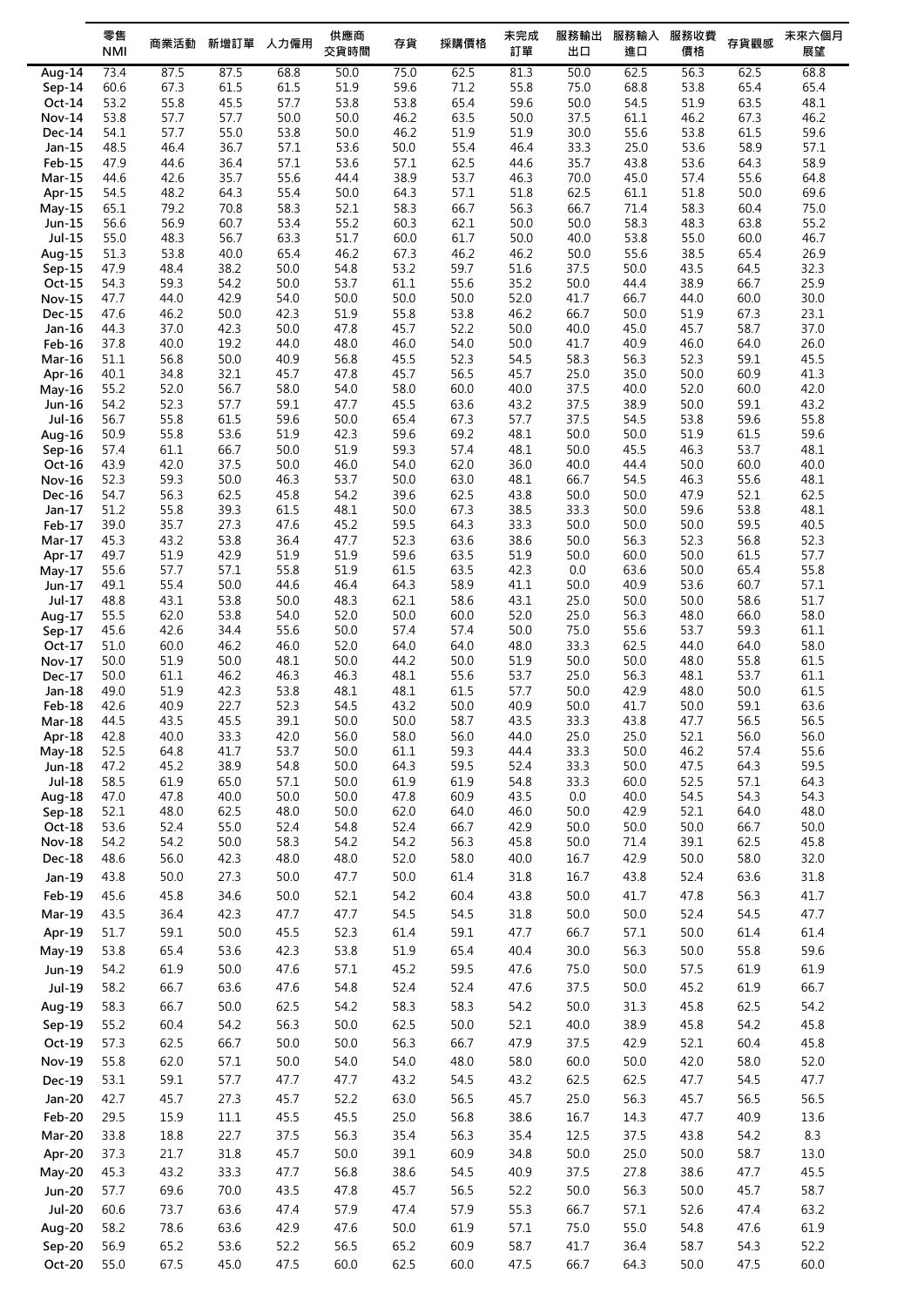|                         | 運輸倉儲<br><b>NMI</b> | 商業活動         | 新增訂單         | 人力僱用         | 供應商<br>交貨時間  | 存貨           | 採購價格         | 未完成<br>訂單    | 服務輸出<br>出口   | 服務輸入<br>進口   | 服務收費<br>價格   | 存貨觀感         | 未來六個月<br>展望  |
|-------------------------|--------------------|--------------|--------------|--------------|--------------|--------------|--------------|--------------|--------------|--------------|--------------|--------------|--------------|
| Aug- $14$               | 65.4               | 79.4         | 70.6         | 58.8         | 52.9         | 58.8         | 58.8         | 61.8         | 68.8         | 66.7         | 50.0         | 52.9         | 76.5         |
| $Sep-14$                | 55.0               | 60.0         | 57.5         | 52.5         | 50.0         | 57.5         | 57.5         | 52.5         | 64.3         | 62.5         | 52.5         | 62.5         | 60.0         |
| Oct-14                  | 51.3               | 50.0         | 55.0         | 50.0         | 50.0         | 42.5         | 60.0         | 47.5         | 42.9         | 57.1         | 50.0         | 57.5         | 47.5         |
| <b>Nov-14</b>           | 52.8               | 58.3         | 58.3         | 44.4         | 50.0         | 52.8         | 44.4         | 44.4         | 57.1         | 43.8         | 47.2         | 50.0         | 55.6         |
| Dec-14                  | 56.3               | 55.6         | 52.8         | 63.9         | 52.8         | 52.8         | 44.4         | 58.3         | 64.3         | 50.0         | 50.0         | 50.0         | 52.8         |
| Jan-15                  | 63.6               | 68.2         | 65.9         | 63.6         | 56.8         | 59.1         | 54.5         | 56.8         | 62.5         | 55.6         | 43.2         | 63.6         | 56.8         |
| Feb-15                  | 51.7               | 54.5         | 50.0         | 54.5         | 47.7         | 54.5         | 54.5         | 54.5         | 61.1         | 45.0         | 47.7         | 50.0         | 52.3         |
| $Mar-15$                | 54.4               | 57.5         | 55.0         | 50.0         | 55.0         | 47.5         | 45.0         | 47.5         | 37.5         | 50.0         | 42.5         | 52.5         | 52.5         |
| Apr-15                  | 59.7               | 63.6         | 65.9         | 50.0         | 59.1         | 63.6         | 40.9         | 54.5         | 65.0         | 45.0         | 45.5         | 47.7         | 61.4         |
| $May-15$                | 58.6               | 60.5         | 57.9         | 60.5         | 55.3         | 47.4         | 63.2         | 57.9         | 50.0         | 43.8         | 47.4         | 52.6         | 55.3         |
| Jun-15                  | 55.6               | 52.5         | 52.5         | 65.0         | 52.5         | 55.0         | 55.0         | 47.5         | 31.3         | 50.0         | 45.0         | 55.0         | 37.5         |
| $Jul-15$                | 53.8               | 55.0         | 50.0         | 57.5         | 52.5         | 40.0         | 42.5         | 47.5         | 64.3         | 64.3         | 42.5         | 50.0         | 50.0         |
| Aug-15                  | 43.1               | 37.5         | 45.0         | 45.0         | 45.0         | 47.5         | 42.5         | 37.5         | 35.7         | 43.8         | 42.5         | 52.5         | 22.5         |
| $Sep-15$<br>Oct-15      | 40.5<br>40.5       | 33.3<br>38.1 | 35.7<br>33.3 | 45.2<br>40.5 | 47.6<br>50.0 | 57.1<br>42.9 | 54.8<br>47.6 | 33.3<br>31.0 | 21.4<br>21.4 | 18.8<br>31.3 | 42.9<br>40.5 | 54.8<br>54.8 | 21.4<br>16.7 |
| <b>Nov-15</b>           | 51.1               | 50.0         | 50.0         | 54.5         | 50.0         | 56.8         | 50.0         | 45.5         | 21.4         | 27.8         | 50.0         | 59.1         | 25.0         |
| <b>Dec-15</b>           | 51.2               | 47.6         | 50.0         | 57.1         | 50.0         | 50.0         | 35.7         | 40.5         | 25.0         | 28.6         | 35.7         | 54.8         | 23.8         |
| Jan-16                  | 58.8               | 67.5         | 65.0         | 55.0         | 47.5         | 60.0         | 47.5         | 47.5         | 30.0         | 25.0         | 37.5         | 60.0         | 20.0         |
| $Feb-16$                | 36.3               | 17.5         | 30.0         | 55.0         | 42.5         | 55.0         | 47.5         | 37.5         | 16.7         | 21.4         | 42.5         | 57.5         | 30.0         |
| Mar-16                  | 52.1               | 61.1         | 52.8         | 47.2         | 47.2         | 50.0         | 61.1         | 38.9         | 50.0         | 42.9         | 44.4         | 52.8         | 27.8         |
| Apr-16                  | 50.7               | 44.4         | 44.4         | 55.6         | 58.3         | 58.3         | 55.6         | 44.4         | 50.0         | 57.1         | 50.0         | 58.3         | 33.3         |
| May-16                  | 50.0               | 52.5         | 52.5         | 47.5         | 47.5         | 47.5         | 65.0         | 50.0         | 58.3         | 42.9         | 55.0         | 52.5         | 30.0         |
| Jun-16                  | 55.4               | 59.5         | 59.5         | 50.0         | 52.4         | 47.6         | 59.5         | 45.2         | 64.3         | 56.3         | 54.8         | 52.4         | 52.4         |
| Jul-16                  | 52.0               | 52.6         | 55.3         | 52.6         | 47.4         | 44.7         | 63.2         | 55.3         | 75.0         | 42.9         | 47.4         | 47.4         | 55.3         |
| Aug-16                  | 54.2               | 54.8         | 54.8         | 52.4         | 54.8         | 42.9         | 61.9         | 47.6         | 42.9         | 50.0         | 50.0         | 52.4         | 35.7         |
| $Sep-16$                | 50.0               | 52.4         | 45.2         | 47.6         | 54.8         | 50.0         | 57.1         | 42.9         | 58.3         | 56.3         | 54.8         | 52.4         | 38.1         |
| Oct-16                  | 49.4               | 50.0         | 42.9         | 54.8<br>61.9 | 50.0         | 47.6         | 57.1         | 42.9<br>54.8 | 66.7<br>91.7 | 57.1         | 50.0<br>57.1 | 52.4<br>50.0 | 45.2<br>40.5 |
| <b>Nov-16</b><br>Dec-16 | 57.1<br>56.5       | 59.5<br>61.9 | 54.8<br>57.1 | 57.1         | 52.4<br>50.0 | 52.4<br>52.4 | 61.9<br>59.5 | 47.6         | 58.3         | 85.7<br>85.7 | 52.4         | 42.9         | 47.6         |
| Jan-17                  | 63.8               | 68.4         | 63.2         | 57.9         | 65.8         | 47.4         | 73.7         | 44.7         | 75.0         | 57.1         | 60.5         | 52.6         | 44.7         |
| Feb-17                  | 42.0               | 31.8         | 45.5         | 40.9         | 50.0         | 40.9         | 68.2         | 36.4         | 21.4         | 50.0         | 61.4         | 54.5         | 47.7         |
| Mar-17                  | 48.3               | 50.0         | 43.2         | 50.0         | 50.0         | 43.2         | 68.2         | 43.2         | 42.9         | 56.3         | 52.3         | 47.7         | 40.9         |
| Apr-17                  | 52.8               | 65.9         | 52.3         | 47.7         | 45.5         | 47.7         | 65.9         | 45.5         | 37.5         | 43.8         | 54.5         | 47.7         | 47.7         |
| $May-17$                | 49.0               | 60.0         | 46.0         | 42.0         | 48.0         | 44.0         | 60.0         | 36.0         | 22.2         | 45.0         | 48.0         | 52.0         | 46.0         |
| Jun-17                  | 43.5               | 47.8         | 39.1         | 45.7         | 41.3         | 50.0         | 47.8         | 30.4         | 45.0         | 45.8         | 41.3         | 54.3         | 56.5         |
| Jul-17                  | 59.4               | 62.5         | 58.3         | 62.5         | 54.2         | 41.7         | 60.4         | 52.1         | 62.5         | 65.4         | 52.1         | 54.2         | 66.7         |
| Aug-17                  | 56.3               | 59.6         | 57.7         | 55.8         | 51.9         | 46.2         | 61.5         | 46.2         | 45.5         | 54.2         | 46.2         | 48.1         | 59.6         |
| Sep-17                  | 61.0               | 62.0         | 68.0         | 58.0         | 56.0         | 48.0         | 64.0         | 60.0         | 72.2         | 81.3         | 54.0         | 48.0         | 58.0         |
| Oct-17                  | 57.3               | 56.3         | 62.5         | 58.3         | 52.1         | 60.4         | 68.8         | 50.0         | 61.1         | 66.7         | 58.3         | 50.0         | 60.4         |
| <b>Nov-17</b>           | 50.5<br>59.1       | 46.0         | 52.0         | 52.0<br>57.7 | 52.0         | 48.0         | 68.0         | 40.0<br>46.2 | 45.5<br>50.0 | 50.0         | 58.0<br>57.7 | 50.0         | 62.0<br>61.5 |
| Dec-17<br>Jan-18        | 52.2               | 63.5<br>56.5 | 63.5<br>60.9 | 50.0         | 51.9<br>41.3 | 44.2<br>56.5 | 61.5<br>69.6 | 50.0         | 50.0         | 57.7<br>45.5 | 52.2         | 50.0<br>52.2 | 63.0         |
| Feb-18                  | 47.2               | 38.6         | 43.2         | 59.1         | 47.7         | 52.3         | 70.5         | 43.2         | 27.8         | 35.0         | 54.5         | 47.7         | 63.6         |
| Mar-18                  | 53.5               | 56.0         | 58.0         | 52.0         | 48.0         | 46.0         | 62.0         | 40.0         | 34.6         | 34.6         | 48.0         | 52.0         | 54.0         |
| Apr-18                  | 51.5               | 52.0         | 50.0         | 52.0         | 52.0         | 52.0         | 64.0         | 46.0         | 63.6         | 50.0         | 48.0         | 52.0         | 50.0         |
| May-18                  | 50.0               | 50.0         | 56.3         | 47.9         | 45.8         | 45.8         | 77.1         | 37.5         | 55.0         | 60.0         | 47.9         | 52.1         | 43.8         |
| Jun-18                  | 48.4               | 52.2         | 45.7         | 41.3         | 54.3         | 47.8         | 65.2         | 50.0         | 65.0         | 55.0         | 50.0         | 45.7         | 47.8         |
| Jul-18                  | 51.1               | 54.3         | 50.0         | 52.2         | 47.8         | 52.2         | 69.6         | 50.0         | 59.1         | 60.0         | 56.5         | 54.3         | 54.3         |
| Aug-18                  | 53.5               | 52.0         | 52.0         | 54.0         | 56.0         | 46.0         | 68.0         | 40.0         | 50.0         | 50.0         | 52.0         | 52.0         | 52.0         |
| Sep-18                  | 52.5               | 52.0         | 48.0         | 54.0         | 56.0         | 56.0         | 74.0         | 50.0         | 50.0         | 59.1         | 50.0         | 48.0         | 46.0         |
| Oct-18                  | 48.0               | 42.0         | 48.0         | 52.0         | 50.0         | 52.0         | 64.0         | 40.0         | 45.5         | 45.8         | 54.0         | 54.0         | 32.0         |
| Nov-18                  | 47.8               | 45.7         | 45.7         | 50.0         | 50.0         | 50.0         | 60.9         | 34.8         | 50.0         | 50.0         | 52.2         | 50.0         | 32.6         |
| Dec-18                  | 43.2               | 37.5         | 35.4         | 50.0         | 50.0         | 50.0         | 50.0         | 31.3         | 33.3         | 33.3         | 50.0         | 41.7         | 29.2         |
| Jan-19                  | 52.6               | 62.5         | 50.0         | 47.9         | 50.0         | 50.0         | 56.3         | 45.8         | 50.0         | 40.9         | 50.0         | 50.0         | 29.2         |
| Feb-19                  | 38.1               | 20.5         | 29.5         | 52.3         | 50.0         | 38.6         | 56.8         | 31.8         | 12.5         | 13.6         | 47.7         | 56.8         | 38.6         |
| Mar-19                  | 53.5               | 50.0         | 58.0         | 60.0         | 46.0         | 64.0         | 60.0         | 36.0         | 59.1         | 63.6         | 46.0         | 58.0         | 46.0         |
| Apr-19                  | 53.4               | 53.8         | 59.6         | 53.8         | 46.2         | 53.8         | 63.5         | 42.3         | 31.8         | 37.5         | 42.3         | 57.7         | 59.6         |
| May-19                  | 51.9               | 57.4         | 53.7         | 46.3         | 50.0         | 61.1         | 64.8         | 44.4         | 42.3         | 42.3         | 53.7         | 53.7         | 48.1         |
| Jun-19                  | 44.6               | 41.3         | 43.5         | 50.0         | 43.5         | 50.0         | 54.3         | 39.1         | 36.4         | 40.0         | 50.0         | 45.7         | 39.1         |
| Jul-19                  |                    |              |              | 58.7         |              | 58.7         | 63.0         | 56.5         |              | 62.5         | 58.7         |              | 52.2         |
|                         | 60.9               | 67.4         | 63.0         |              | 54.3         |              |              |              | 59.1         |              |              | 54.3         |              |
| Aug-19                  | 53.1               | 52.1         | 56.3         | 47.9         | 56.3         | 60.4         | 68.8         | 50.0         | 62.5         | 40.9         | 56.3         | 45.8         | 43.8         |
| Sep-19                  | 51.1               | 45.7         | 45.7         | 54.3         | 58.7         | 56.5         | 63.0         | 39.1         | 45.5         | 45.5         | 50.0         | 50.0         | 37.0         |
| Oct-19                  | 51.9               | 53.7         | 50.0         | 50.0         | 53.7         | 48.1         | 51.9         | 37.0         | 58.3         | 57.7         | 46.3         | 51.9         | 40.7         |
| <b>Nov-19</b>           | 55.0               | 56.0         | 54.0         | 62.0         | 48.0         | 52.0         | 54.0         | 52.0         | 50.0         | 33.3         | 52.0         | 46.0         | 44.0         |
| Dec-19                  | 57.0               | 58.0         | 56.0         | 60.0         | 54.0         | 50.0         | 62.0         | 58.0         | 66.7         | 75.0         | 54.0         | 48.0         | 54.0         |
| Jan-20                  | 55.8               | 57.1         | 55.4         | 60.7         | 50.0         | 46.4         | 67.9         | 55.4         | 53.8         | 50.0         | 55.4         | 44.6         | 57.1         |
| Feb-20                  | 35.6               | 25.0         | 26.9         | 46.2         | 44.2         | 51.9         | 57.7         | 23.1         | 20.8         | 22.7         | 48.1         | 57.7         | 25.0         |
|                         |                    |              |              |              |              |              |              |              |              |              |              |              |              |
| Mar-20                  | 37.5               | 33.9         | 26.8         | 44.6         | 44.6         | 48.2         | 46.4         | 28.6         | 23.1         | 30.8         | 41.1         | 50.0         | 14.3         |
| Apr-20                  | 41.8               | 34.5         | 37.9         | 56.9         | 37.9         | 63.8         | 48.3         | 27.6         | 21.4         | 36.7         | 43.1         | 58.6         | 17.2         |
| May-20                  | 40.0               | 38.3         | 36.7         | 38.3         | 46.7         | 56.7         | 48.3         | 30.0         | 39.3         | 30.0         | 51.7         | 58.3         | 33.3         |
| <b>Jun-20</b>           | 56.7               | 55.4         | 57.1         | 57.1         | 57.1         | 48.2         | 60.7         | 44.6         | 53.8         | 50.0         | 48.2         | 48.2         | 57.1         |
| $Jul-20$                | 58.0               | 64.3         | 64.3         | 51.8         | 51.8         | 51.8         | 60.7         | 51.8         | 62.5         | 83.3         | 46.4         | 55.4         | 53.6         |
| Aug-20                  | 54.0               | 60.7         | 58.9         | 44.6         | 51.8         | 53.6         | 64.3         | 53.6         | 50.0         | 71.4         | 50.0         | 53.6         | 60.7         |
| Sep-20                  | 63.4               | 66.1         | 69.6         | 58.9         | 58.9         | 55.4         | 62.5         | 62.5         | 73.1         | 80.8         | 53.6         | 53.6         | 66.1         |
| Oct-20                  | 58.5               | 57.1         | 60.7         | 58.9         | 57.1         | 46.4         | 58.9         | 50.0         | 73.1         | 57.1         | 58.9         | 42.9         | 53.6         |
|                         |                    |              |              |              |              |              |              |              |              |              |              |              |              |